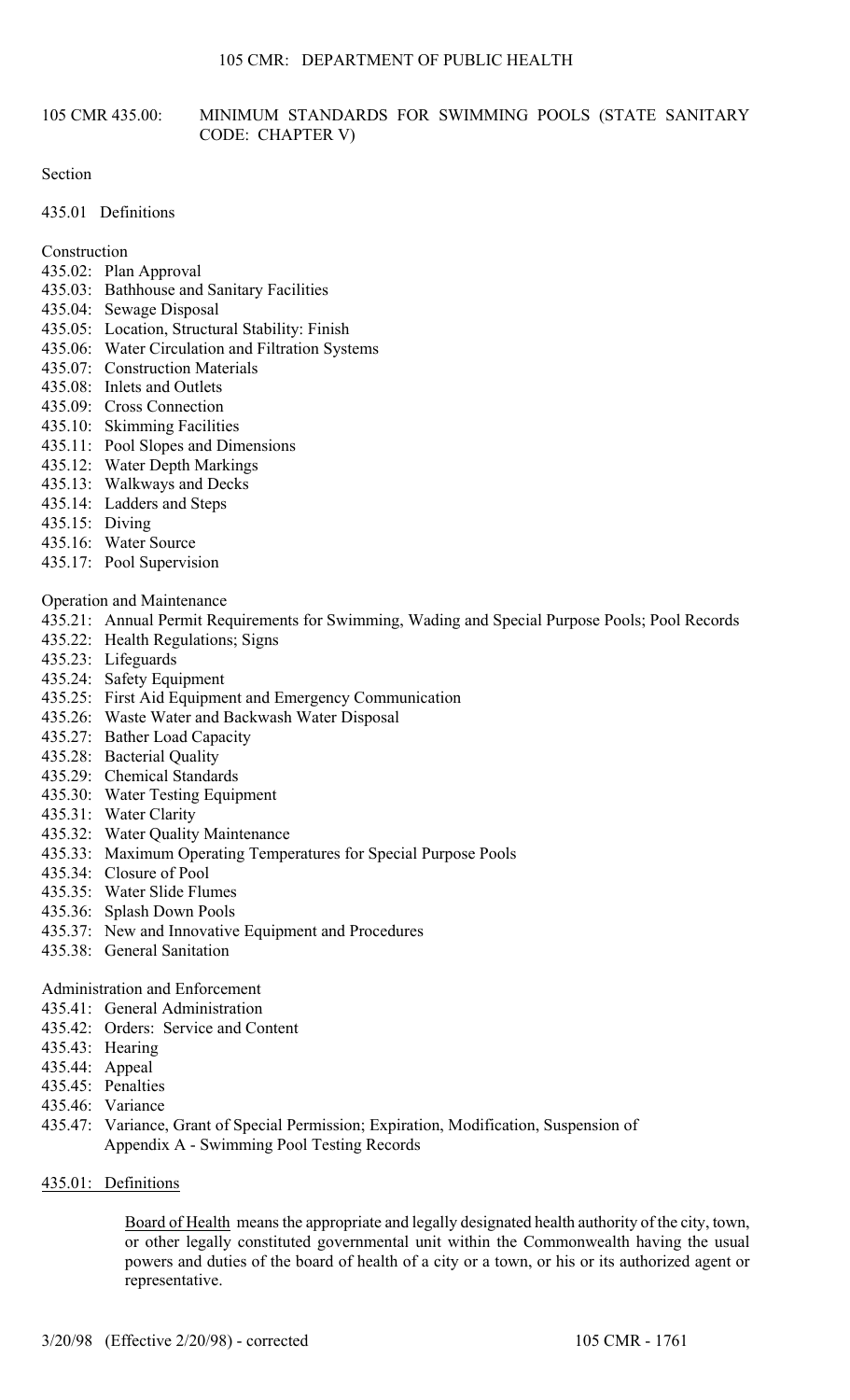#### 435.01: continued

Communicable Disease means a disease which may be transmitted through the medium of water.

Department means Department of Public Health.

Operator means any person who

(a) alone or jointly or severally with others owns a public or semi-public swimming pool, wading or special purpose pool regulated by 105 CMR 435.00 or

(b) has care, charge or control of such a pool as agent or lessee of the owner or as an independent contractor.

Person means every individual, partnership, corporation, firm, association or group, including a city, town, county, or other governmental unit.

Public Pool means every swimming, wading or special purpose pool, admission to which may be gained by the general public with or without the payment of a fee.

Residential Pool means a swimming or wading pool established or maintained by an individual for his own or family's use, or for the use of personal guests of his household.

Semi-Public Pool means a swimming, wading or special purpose pool on the premises of, or used in connection with a hotel, motel, trailer court, apartment house, condominium, country club, youth club, school, camp, or similar establishment where the primary purpose of the establishment is not the operation of the swimming facilities, and where admission to the use of the pool is included in the fee or consideration paid or given for the primary use of the premises. Semi-public pool shall also mean a pool constructed and maintained by groups for the purposes of providing bathing facilities for members and guests only.

Special Purpose Pool means a unit designed for recreational and therapeutic use which is shallow in depth and not meant for swimming or diving. These pools are not drained, cleaned or refilled for each user. It may include, but not be limited to hydrojet circulation, hot water, cold water mineral baths, air induction bubbles, or any combination thereof. Industry terminology for such a pool includes but is not limited to, therapeutic pool, hydrotherapy pool, whirlpool, hot spa, hot tubs, float tanks, etc. This standard excludes residential units and facilities used or under the direct supervision and control of licensed medical personnel.

Swimming Pool means and includes every artificial pool of water having a depth of two feet or more at any point and used for swimming or bathing, located indoors or outdoors, together with the bathhouses, equipment, and appurtenances used in connection with the pool. It does not include any special purpose pool or residential pool as herein defined nor does it include any pool used primarily for baptismal purposes or the healing arts.

Wading Pool means a pool of water in a basin having a maximum depth of less than two feet intended chiefly as a wading place for children. It does not include any residential pool as herein defined.

Water Slide Flume means a recreational device that provides a descending ride into a splashdown pool, which is not designed for swimming or wading, at the base of the slide. Low friction is achieved in all designs by providing a flowing water film.

## 435.02: Plan Approval

(1) No person shall construct or install a swimming, wading or special purpose pool, or expand, remodel or otherwise make any change which may affect the compliance of an existing swimming, wading or special purpose pool with the requirements of 105 CMR 435.00 until the plans and specifications for the construction or change, under the stamp and signature of a Massachusetts Registered Professional Engineer or Registered Architect, have been approved in writing by the Board of Health. Nothing in 105 CMR 435.00 shall affect the authority of any person acting under appropriate sections of 780 CMR (*The Massachusetts State Building Code)*, 527 CMR 12.00 *(1996 Massachusetts Electrical Code (Amendments))* and 248 CMR (*Uniform State Plumbing Code and the Massachusetts Fuel Gas Code)* or applicable local ordinance or regulation.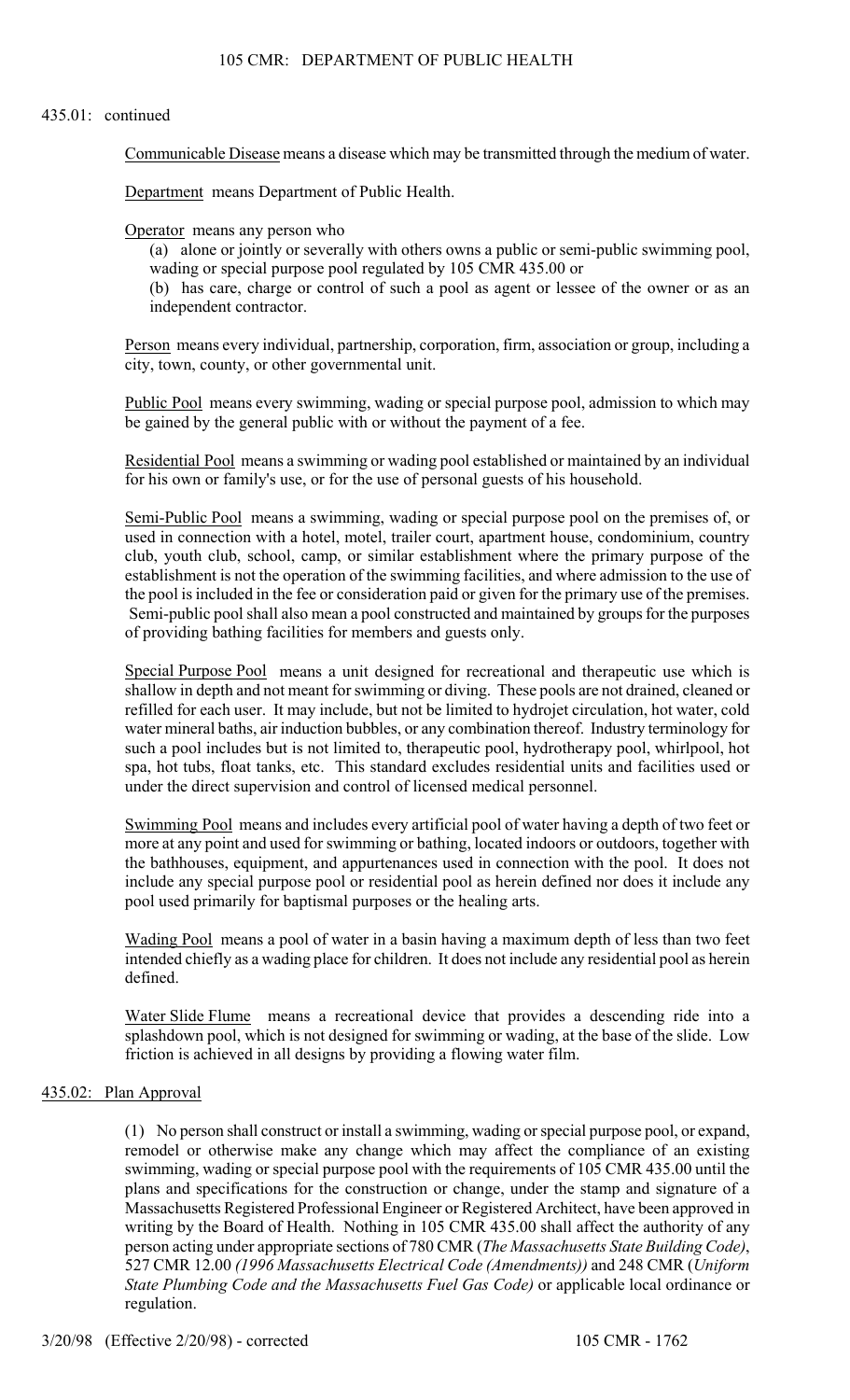### 435.02: continued

(2) All work shall conform to approved plans and specifications. Any revision or change in the approved plans and specifications which may affect the capacity or the health or safety features of the swimming, wading or special purpose pool, shall be submitted to the Board of Health for review. Approval of said change or revision of plans shall be obtained in writing before the work affected by the change is undertaken.

(3) The Board of Health shall be notified when a newly constructed, expanded, or remodeled swimming, wading or special purpose pool is ready for use. Notification shall be given at least one week prior to the completion of the project so that a date can be arranged for a final inspection. Use of such pool shall not commence before a final inspection has been made and written approval to operate has been given by the Board of Health.

## 435.03: Bathhouse and Sanitary Facilities

(1) The operator shall provide for each sex adequate and separate dressing and sanitary facilities located adjacent to every public swimming pool. Rooms shall be of ample size and well lighted, drained, ventilated, and so planned and constructed that good sanitation can be maintained throughout the building at all times. Bathers shall be so routed that the crossing of street shoes and wet barefoot traffic is kept to a minimum. In general, impervious materials and light colors should be used throughout.

(2) The operator of a public swimming pool shall provide showers and shall furnish hot and cold water. The minimum number of showers shall be one for each 40 bathers based on the maximum bather load, (*see* 105 CMR 435.27).

(3) The operator of a public swimming pool shall provide and shall maintain in a sanitary condition, for each sex, at least one water closet at convenient locations for each 40 bathers. One additional water closet shall be provided for each additional 40 bathers. For males, urinals may be substituted for up to one third of the number of water closets required. Toilets for the use of spectators shall be separated from those provided for bathers and shall be located outside the area used by bathers.

(4) The operator of a public swimming pool shall provide and shall maintain in a sanitary condition washbasins adjacent to all water closets in the proportion of at least one basin for each 60 bathers, based on the maximum bather load.

(5) The operator shall provide hose connections for flushing down the dressing rooms, bathhouse interior, and outside pool decks. It is recommended that hot water be provided at indoor pools.

(6) The operator shall provide a room designated and equipped for the emergency care of sick or injured bathers at a public swimming pool. The location of such a room shall be approved by the Board of Health. Minimum equipment shall include a cot and blanket.

(7) The operator shall provide adequate storage space for janitorial equipment and supplies and instructional equipment.

(8) The operator shall be responsible for maintaining adequate lighting in all parts of the bathhouse, toilets, pool area and pool water by sunlight or artificial lighting, or both, under all conditions of pool use. Arrangements and design of lighting shall allow lifeguards and attendants to see clearly every part of the pool, walkway, spring boards, and other appurtenances without being blinded by the lights. All lighting, including underwater pool lighting, shall be so installed to prevent glare and maintained as not to create a hazard.

(9) When provided, heating units shall be so installed as to present no hazard to bathers.

(10) All rooms housing indoor swimming pools and all bathhouses dressing rooms, shower rooms, and toilets at both indoor and outdoor pools shall be properly and adequately ventilated.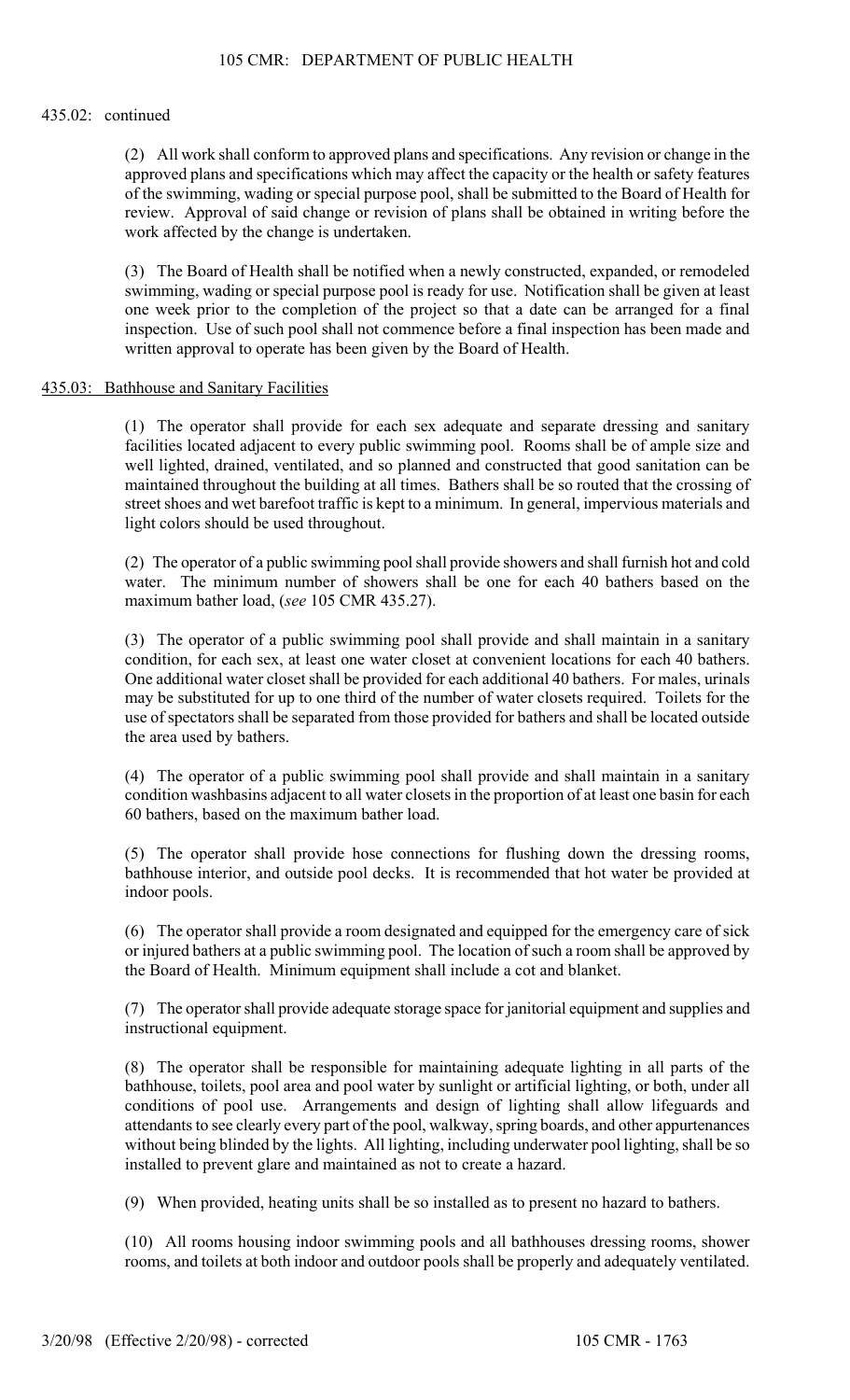(11) Attention should be given to acoustical properties of rooms housing indoor swimming pools and bathhouses. The design and materials used in the construction should reduce reverberation of sound, so that a lifeguard's voice or a call for help may be easily heard.

(12) The operator of every swimming pool, wading or special purpose pool shall provide and maintain adequate enclosures to prevent animals and unauthorized persons from entering the pool area.

(a) All outdoor inground swimming, wading or special purpose pools constructed before October 2, 1975 shall be enclosed by a firmly secured fence of at least four feet in height. All gates into the pool area shall be self-latching with latches placed four feet above ground level or otherwise made inaccessible to children up to eight years of age.

(b) All outdoor inground swimming, wading or special purpose pools constructed after October 2, 1975 shall be enclosed by a fence six feet in height and firmly secured at ground level provided that any board or stockade fence or structure shall be at least five feet in height, but if over five feet in height, the fence shall be chain link. Such enclosure, including gates therein, shall not be less than six feet above the ground, and any gate shall be selflatching with latches placed four feet above the ground or otherwise made inaccessible from the outside to children up to eight years of age. Such enclosure shall be constructed of such material and maintained so as not to permit any opening in said enclosure, other than a gate, wider than three inches at any point along the enclosure. (M.G.L. c. 140,  $\S$  206)

(c) All indoor swimming pools shall be enclosed by a barrier which shall extend not less than four feet above the ground. Such enclosure shall be constructed of such material and maintained so as not to permit any opening in said enclosure, other than a gate or door, wider than three inches along the enclosure. All gates and doors in the pool enclosure shall be selfclosing and self-latching with latches placed at least four feet above the ground.

(d) Access to every public swimming pool by bathers shall be provided only through the bathhouse facilities.

(13) The operator shall provide sanitary drinking water facilities in accordance with 310 CMR 22.00: *Drinking Water*.

(14) The operator of a public swimming pool shall provide the following in association with the required toilets, showers and washbasins:

(a) Toilet paper holders, supplied with paper shall be provided at each toilet.

(b) Suitable receptacles shall be provided for paper towels and other waste materials. Such receptacles in toilet rooms for women shall be covered.

(c) Common towels shall not be permitted.

(d) Soap dispensers providing either liquid or powdered soap shall be located at each washbasin. The dispenser must be shatter-proof with no glass permitted in these units.

(e) If mirrors are provided they shall be unbreakable or of safety glass.

#### 435.04: Sewage Disposal

The operator shall provide a sanitary drainage system connected to the public sewerage system for the disposal of sanitary sewage. If because of non-availability, distance, or ground conditions, connection to a public sewerage system is not practicable, any other sanitary means of disposal of sanitary sewage approved by the Board of Health and in compliance with 310 CMR 15.00 or approved by the Department of Environmental Protection in compliance with 310 CMR 15.00 may be installed.

#### 435.05: Location; Structural Stability, Finish

(1) A swimming, wading or special purpose pool should be located where it can be maintained free from pollution by dust, smoke, soot, surface drainage or other deleterious substances and shall comply with all restrictions of 310 CMR 15.00: *The State Environmental Code, Title 5: Standard Requirements for the Siting, Construction, Inspection, Upgrade and Expansion of Onsite Sewage Treatment and Disposal Systems and for the Transport and Disposal of Septage*.

(2) Construction of every swimming, wading or special purpose pool shall conform with appropriate state and local building, health, plumbing and electrical code requirements.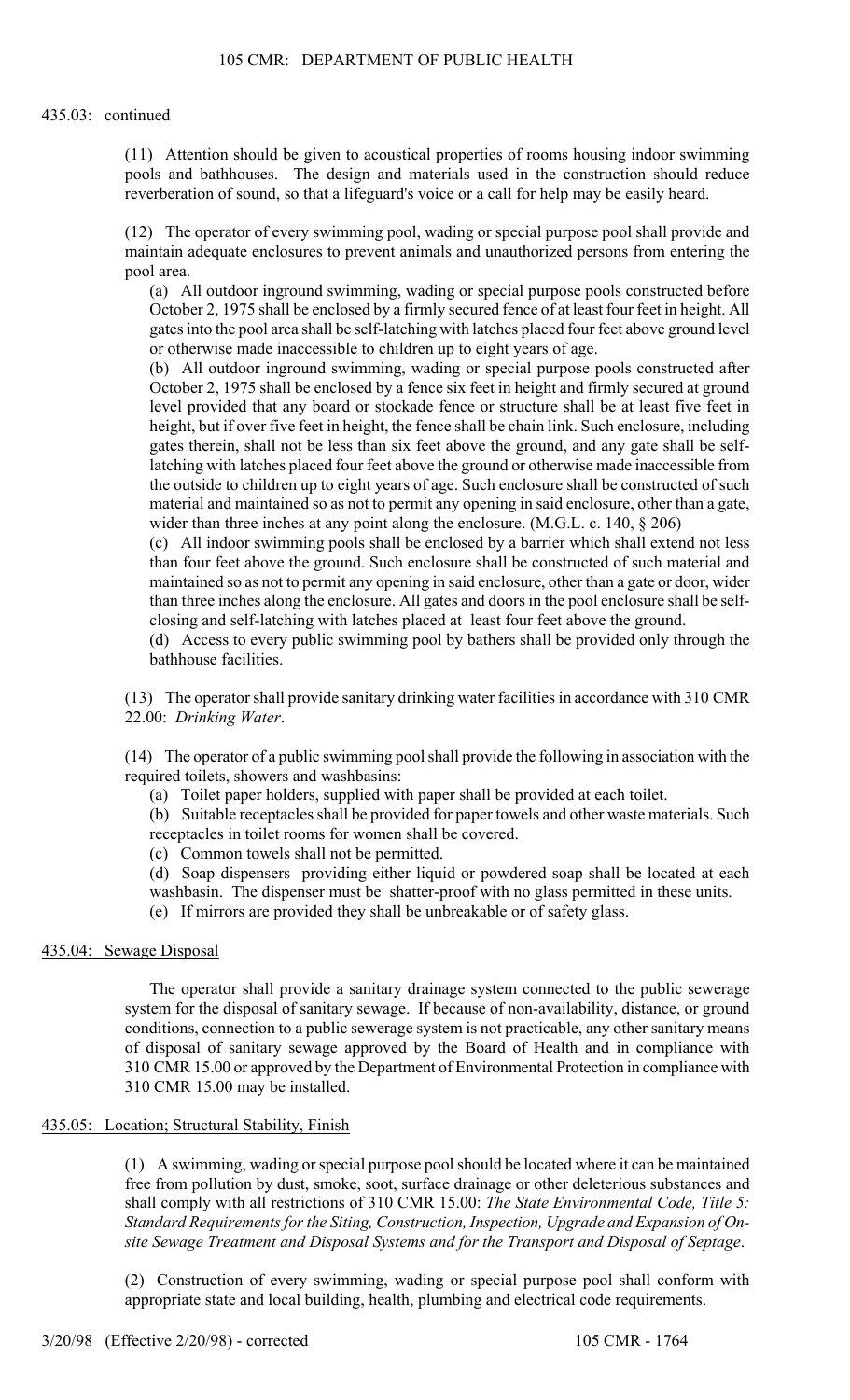#### 435.05: continued

(3) No projection except ladders and grab rails shall be permitted from any pool wall or floor surface, provided that a fillspout may be constructed under the diving stand, rounded fittings projecting not more than two inches from the wall may be installed. A recessed stairway shall not be considered a projection for the purposes of 310 CMR 12.00. A safety ledge as described in 105 CMR 435.11(4) shall not be considered a projection for the purposes of 105 CMR 435.00.

(4) The finish of the walls and floors of every swimming, special purpose and wading pool shall be of concrete, cement, mortar, tile, paint, vinyl liner, fiberglass or other inert and impervious material, shall be reasonably enduring, shall be moderately smooth and free from cracks, and shall be of light color.

(5) The designing registered architect or registered professional engineer shall be responsible for certifying to the structural stability and safety of the pool.

#### 435.06: Water Circulation and Filtration Systems

(1) All swimming, wading and special purpose pools shall be equipped and operated with a system for recirculation and purification of the pool water. This system shall be capable of maintaining the water quality standards of 105 CMR 435.28 through 435.31. The over-all recirculation and purification system shall be so designed and constructed that the entire volume of the pool can be recirculated and filtered as follows:

- (a) swimming pools once every eight hours,
- (b) wading pools once every four hours,
- (c) special purpose pools once every  $\frac{1}{2}$  hour,
- (d) water slide flumes once every hour.

(2) The equipment of the recirculation and purification system shall include:

- (a) a filtration system;
- (b) recirculation pumps;
- (c) hair and lint strainers;
- (d) provision for chemical feed;
- (e) provision for bactericidal treatment;
- (f) filter effluent flowmeter or meters;
- (g) balancing or float-control tank or above-rim fill-spout;

(h) test kit(s) will be available to meet the requirements of 105 CMR 435.29 and must be capable of distinguishing free residual chlorine and combined chlorine;

(i) all other equipment necessary to make the particular treatment process complete and efficiently operable.

(3) The maximum permissible design filtration rate for pressure or gravity filters using sand or equivalent media shall be three gallons per minute per square foot of filter surface area. High rate filters shall not exceed 15 gallons per minute per square foot unless otherwise approved by the National Sanitation Foundation. The maximum permissible design filtration rate for all types of diatomaceous earth filters shall be 1.5 gallons per minute per square foot of filter area without continuous body feed and two gallons per minute per square foot with continuous body feed. The maximum permissible design filter rate for cartridge-type filters shall be 0.375 gallons per minute per square foot of filter area. One complete set of cartridges shall be available on the premises at all times to facilitate cleaning. Any filtration system or filtration rate other than those included in 105 CMR 435.00 may only be installed or used with the written approval of the Board of Health.

(4) Suitable automatic equipment shall be provided and so installed as to permit adequate disinfection of all the pool water. Hypochlorinators shall be dependable in operation and equipped with a calibrated controlling device capable of being finely adjusted to the required rates, and shall have a feed-rate capacity of at least three pounds of chlorine per 24 hours per 10,000 gallons of pool capacity for all outdoor pools, and at least one pound of chlorine per 24 hours per 15,000 gallons of pool capacity for all indoor pools.

Chlorine gas feeders and containers are prohibited.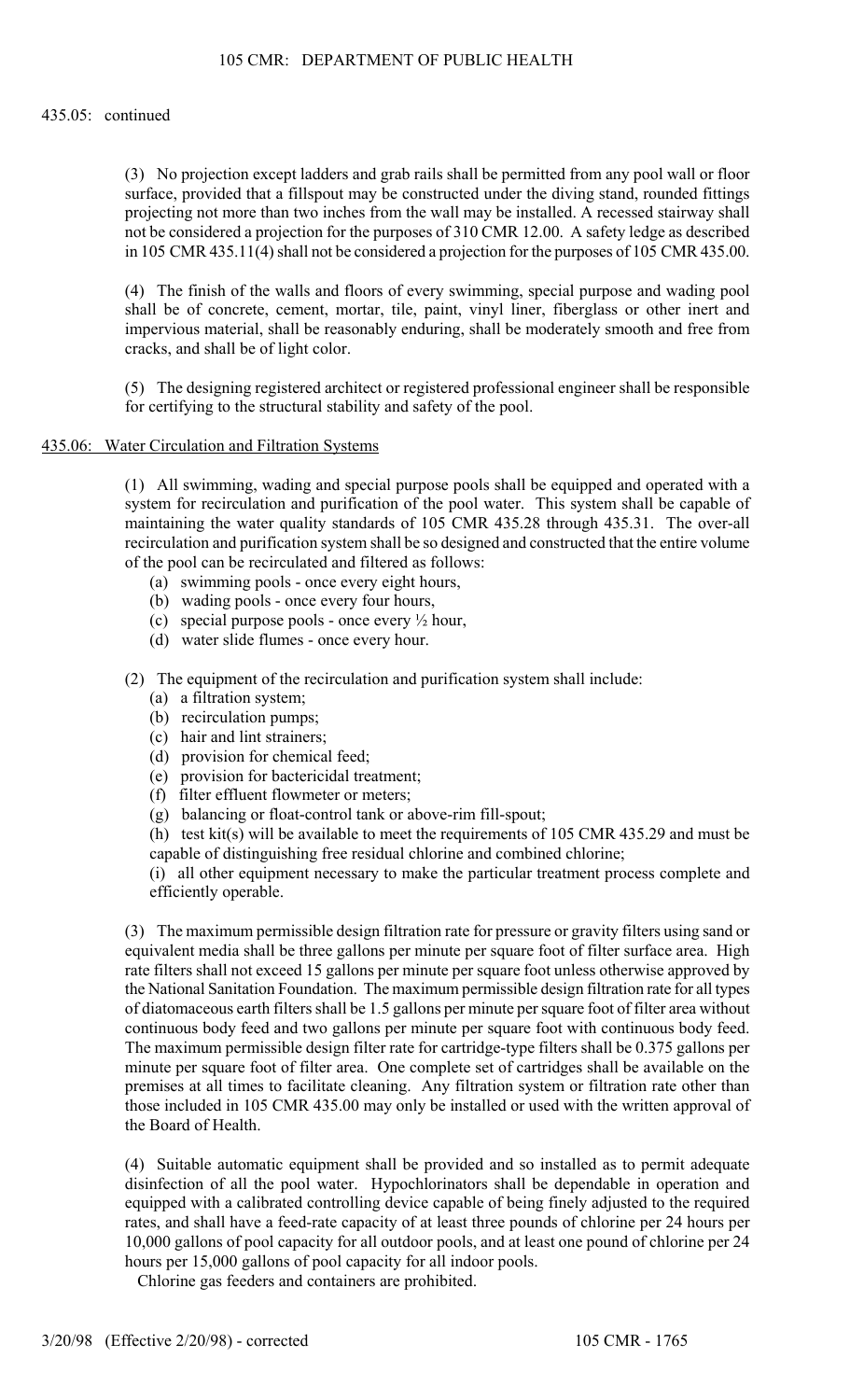#### 435.06: continued

(5) Where bromine is used as a disinfectant the equipment must provide for feeding on a continuous basis.

(6) Filters, hair catchers, recirculation pumps, chemical and filter-aid feeders, chlorinators, operating valves, and other equipment shall be identified and easily accessible for operation and maintenance purposes.

(7) Where carbon dioxide  $(CO_2)$  is used as a method of pH control, the following shall be provided:

(a)  $CO<sub>2</sub>$  shall be injected into the recirculation pipe. The recirculation pipe shall be of sufficient size and length to provide a minimum of five second contact time prior to bather contact.

(b)  $CO<sub>2</sub>$  cylinders shall be anchored to prevent damage. Cylinders shall be inaccessible to the general public.

(c)  $CO<sub>2</sub>$  cylinders should be stored in a protective enclosure at the exterior of occupied structures. If  $CO<sub>2</sub>$  cylinders are located in the interior of occupied structures within an enclosed space of less than 60 square feet, they shall be placed in a ventilated enclosure. A louvered fresh air intake shall be provided near the ceiling. Mechanical exhaust ventilation shall be provided at the rate of one air change every three minutes and take suction from the floor as far as practical from the door and fresh air intake. Exhausted air shall be ducted to the exterior of the building through a continuous pipe of at least 1½ inches in diameter with the point of discharge so located as not to contaminate air inlets to any rooms or structures.

## 435.07: Construction Materials

(1) All construction materials including piping shall be non-toxic and should be resistant to corrosion and stresses to which they may be subjected.

(2) It is recommended that provisions be made to permit complete dewatering of all piping and equipment.

## 435.08: Inlets and Outlets

(1) Inlets for fresh or recirculated water in swimming, wading and special purpose pools should be located to produce, so far as possible, uniform circulation of water and the maintenance of uniform chlorine or other approved disinfectant residual throughout the entire pool. Inlets for the recirculation system shall be submerged, individually adjustable, and shall be designed and installed to reduce the escape of chlorine or other disinfectant.

(2) An over the rim fill spout, if used as a fresh water inlet, shall be located under the diving board, adjacent to a ladder or otherwise properly shielded so as not to create a hazard. Its open end shall have no sharp edges and shall not protrude more than two inches beyond the edge of the pool and shall be at least six inches above the maximum possible water level.

(3) All swimming, wading and special purpose pools shall be constructed in the following manner:

(a) Return inlet(s) and suction outlet(s) from the recirculation system shall be designed so as to not constitute a hazard to the bather. Where skimmers are used, the inlet(s) shall be located so as to help bring floating particles within the range of the skimmers.

(b) A main drain suction outlet(s) shall be provided in the lowest point of the pool floor. At least two main drains shall be provided for every swimming or wading pool more than 30 feet wide. The spacing of the main drain(s) or suction outlet(s) shall not be greater than 20 feet apart across from the deepest section of the pool nor more than 15 feet from the nearest side wall. All outlets shall be covered with suitable protective covers or grates which have been tested and approved by a nationally recognized testing laboratory. The main drain suction outlet(s) and outlet drain cover(s) shall, except skimmers, be installed in a way that they cannot be removed without the use of tools; the total velocity through grate openings shall not exceed two feet per second; the open area in the grates shall be of such design as to prevent physical entrapment of fingers, toes, *etc*. The system shall provide at least one antivortex main drain outlet. In depths of four feet six inches or less, the anitvortex drain shall not provide a tripping or stubbing hazard to the feet.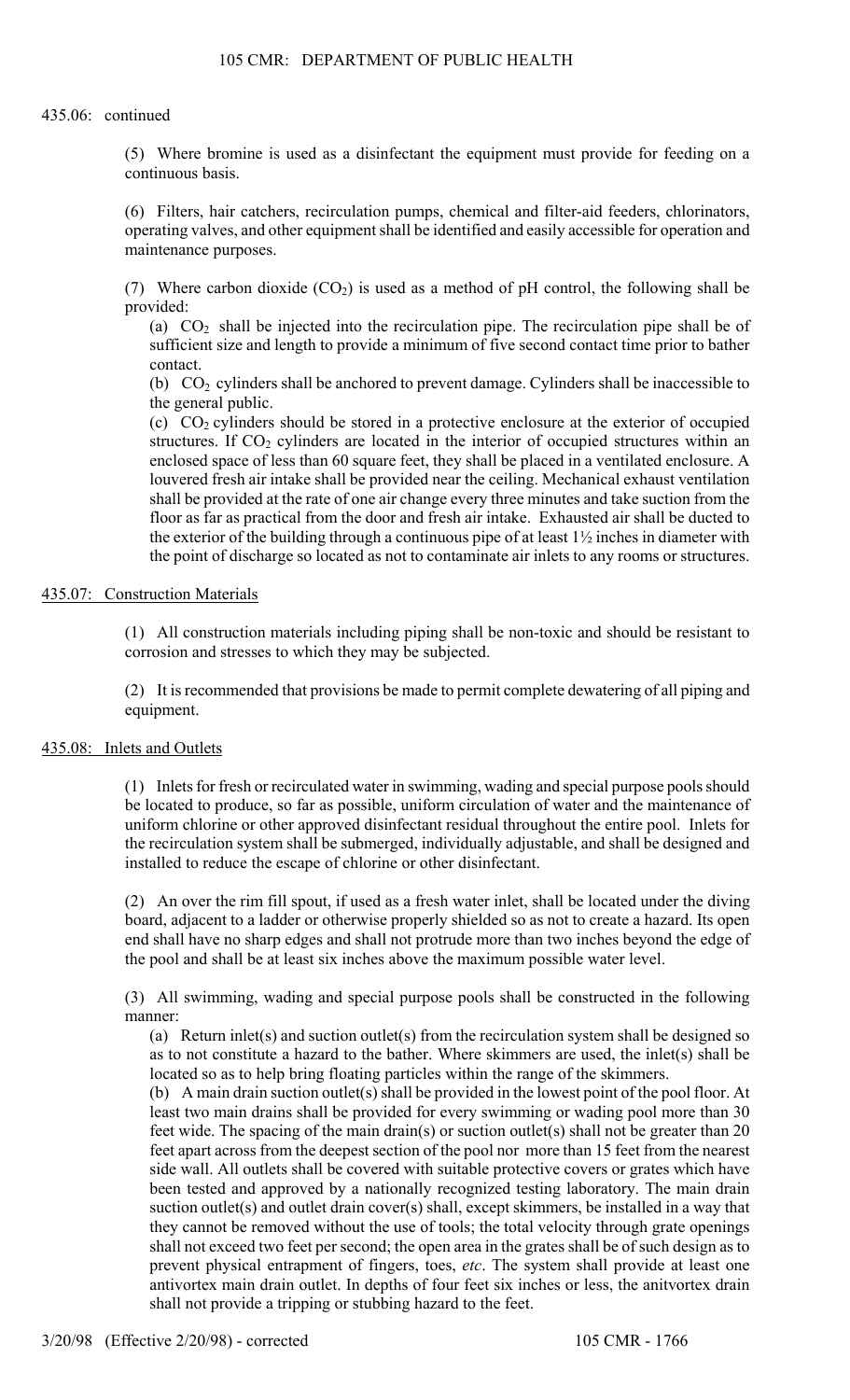#### 435.08: continued

(c) If the suction outlet is a single (such as a vacuum cleaner system) or if there are multiple suction outlets which can be isolated by valves, then each suction outlet shall be protected against user entrapment by either an antivortex cover or other means.

(d) A minimum of two suction outlets shall be provided for each pump in the suction outlet system, separated by a minimum of three feet or located on two different planes, *i.e*. one on the bottom and one on the vertical wall or one each on two separate vertical walls. These suction outlets shall be plumbed such that water is drawn through them simultaneously through a common line to the pump.

(e) The spacing of the return inlets shall be not greater than 20 feet on center. In no case shall there be less than two such inlets per 600 square feet, or fraction thereof. The total velocity through the inlets shall not exceed 15 feet per second.

(4) All swimming, wading and special purpose pools with any type of suction outlet cover(s), including those used for main drains, hydrotherapy or automatic cleaning outlets, which are missing, broken, loose, create an obstruction or are secured in such a way that the cover can be removed without the use of tools (excluding skimmers or gutters) shall be immediately closed for use until such repairs have been made to eliminate the hazard.

(5) All special purpose and wading pools shall, by July 1, 1998 install an emergency shut off pump switch, in an accessible location, prominently marked and within plain sight at the special purpose or wading pool.

## 435.09: Cross Connection

Potable water supplying any public, semi-public, wading or special purpose pool, either directly or to the recirculation system, shall be supplied through an air gap. In addition, no piping arrangement shall exist that will permit sewage, wastewater or any water of unknown or questionable quality to enter the pool or pool piping system.

#### 435.10: Skimming Facilities

(1) All swimming, wading and special purpose pools shall be designed so that approximately 50% of the recirculation rate shall be drawn from the top surface of the pool.

(2) When skimming devices, or deck drains for water-level deck-type swimming and wading pools are not used, an overflow channel shall extend completely around every swimming and wading pool. The channel, channel outlets and piping shall be capable of removing at least 50% of the recirculated water and shall be equipped to carry away sputum and other floating matter in an effective way. The channel shall be so designed as to accomplish the following results:

(a) provide effective skimming action over the entire pool surface;

(b) intercept, in addition to the normal overflow, all splash water to prevent flooding or washing of the walkways around the pool;

(c) prevent, so far as possible, waters that have entered the channel from being washed back into the pool;

- (d) provide for easy inspection and cleaning; and
- (e) present no accident hazard to bathers.

Outlet openings of gratings in the overflow channel shall be at least twice the area of the outlet piping. Drainage from the channels can be returned to the pool water recirculation system ahead of the filters (ordinarily at the balancing tanks or at pump suction), provided that, unless channels are self cleaning, provisions shall be made for diverting the channel water to waste when cleaning the channel or walkway.

The overflow channel should provide an acceptable hand hold for bathers and should not be less than three inches deep.

(3) In all swimming, wading and special purpose pools where skimming devices are used they shall satisfy the following requirements:

(a) At least one shall be provided for each 500 square feet, or major portion thereof, of pool surface area. When surface skimmers are used in special purpose pools as the sole overflow system, one surface skimmer should be provided for each 100 square feet.

(b) Each shall be automatically adjustable to variations in water level over a range of at least three inches.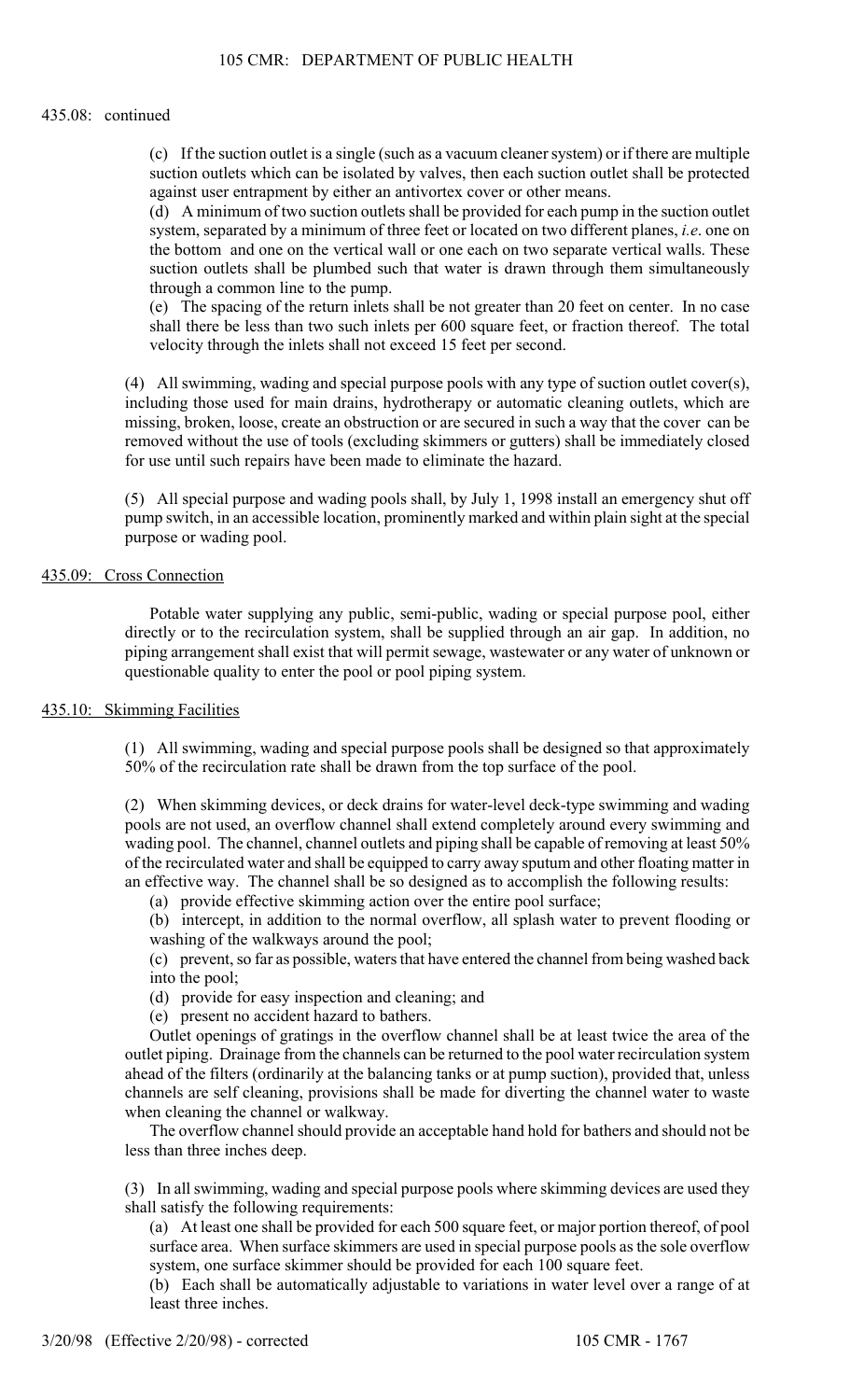#### 435.10: continued

(c) Each shall be designed with a weir length which permits a flow of not less than 20 gallons per minute per lineal foot of weir.

(d) Each shall be provided with an easily removable and cleanable basket or screen through which all overflow water must pass to trap solids.

(e) Each shall be equipped with a throttling device for balancing purposes.

(f) Each shall be designed for a flow-through rate of at least 30 gallons per minute. The total design capacity of all skimmers in any pool shall be approximately 50% of the required filter flow of the recirculation system.

(g) Each shall be of substantial, durable, and corrosion resistant material.

The freeboard around any pool in which skimming devices are used shall be no more than six inches, unless a hand hold is provided.

### 435.11: Pool Slopes and Dimensions

(1) The minimum depth of water in swimming pools to be used for swimming purposes shall be not less than three feet. In any part of the pool less than five feet in depth, slopes in the pool floor shall remain constant and shall not exceed one foot vertical in 12 feet horizontal. Exception may be made by the Board of Health for pools built principally for instruction, or in a recessed area of the main swimming pool where the pool is of any irregular shape, such as the leg of a "T", "L", or "Z".

(2) In special purpose pools the maximum operational water depth shall be four feet measured from the waterline. The maximum depth of any seat or bench shall be two feet measured from the waterline.

(3) Walls of swimming pools shall be vertical or shall have a maximum vertical slope of one foot horizontal to five feet vertical. Where pools are used for competitive swimming the walls shall be vertical for a minimum water depth of three feet six inches. When coved construction is used to join the walls and bottom of any pool the following shall apply:

(a) At depths of from three feet to four feet six inches, the maximum radius of coving shall be 12 inches.

(b) At depths greater than four feet six inches, the radius of coving joining the wall and floor at any point shall be equal to not more than the depth of the pool at that point minus two feet six inches. No ledges or any other abrupt change in the wall slope shall be allowed except for reasonable fillets or coving where the wall joins the pool bottom. Plane surfaces tangent to allowable coving may be used in lieu of curves.

(4) Notwithstanding the provisions of 105 CMR 435.11(3), a safety ledge not more than four inches in width and located about four feet six inches below the pool water surface may be permitted, provided it is sloped slightly toward the center of the pool to prevent dirt accumulation.

## 435.12: Water Depth Markings

(1) The water depth of every swimming pool shall be plainly marked on the pool deck at the edge of the pool and on the vertical pool walls, at or above the water surface. Where depth markings cannot be placed on the vertical walls above the water level, other means shall be used so that the markings are clearly visible to persons in the pool. Markings shall be in dark colors, a minimum of four inches high, spaced at one-foot depth intervals in the shallow portion of the pool to a depth of five feet, and then at appropriate places of not more than 25 foot intervals around the deep portion of the pool. When non-swimmers use a pool, a polyethylene line with floats shall separate the non-swimmer area from deeper water.

(2) All painted swimming, wading and special purpose pools constructed, or drained after the effective date of these regulations shall have the boundary line between the shallow and deep areas marked with a four-inch stripe of contrasting color on the floor and walls of the pool. Ledges and step edges shall also be marked with a four-inch stripe of contrasting color.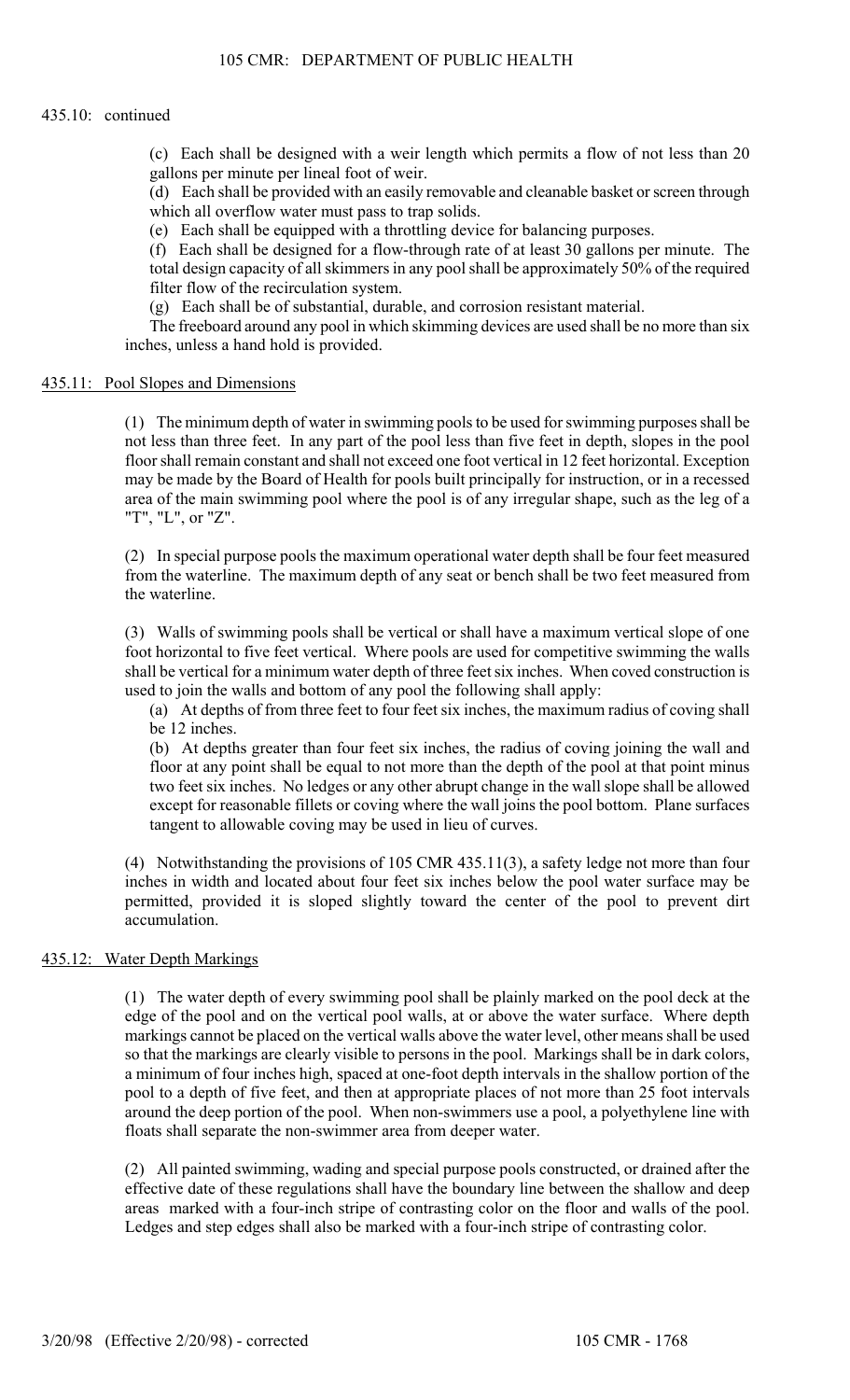### 435.12: continued

(3) All tiled swimming, wading and special purpose pools constructed or drained after the effective date of these regulations for routine re-grouting or tile work shall have a boundary line between the shallow and deep areas installed with a four inch stripe of contrasting color on the floor and walls of the pool. Ledges and step edges shall also be marked with a four inch stripe of contrasting color.

## 435.13: Walkways and Decks

(1) Walkways shall be continuous around the pool with a minimum width of four feet of unobstructed clear distance including a curb at the pool edge, if such a curb is used. Walkways of a width of eight feet are desirable. A minimum of three feet walk width shall be provided around any piece of diving equipment. All walks, decks, and terraces shall have a minimum slope of  $\frac{1}{4}$  inch per foot toward adequate drains or points at which the water will have a free unobstructed flow away from the pool to approved points of disposal.

(2) All walkway and deck surfaces shall be furnished with a slip resistant non-abrasive surface.

## 435.14: Ladders and Steps

(1) A minimum of one ladder shall be provided for each 75 feet of swimming pool perimeter, and not less than two such devices shall be provided at any pool. If step-holes are provided in lieu of ladders, they shall be readily cleanable and sloped slightly, or provided with drain holes, to prevent accumulation of dirt. A suitable handrail extending to the pool deck or curb shall be provided at each side of each ladder or step-holes. Recessed stairsteps may be substituted for ladders or step holes. A suitable handrail shall be provided at one side or in the center of stairsteps.

(2) For each special purpose pool a minimum of one handrail or ladder equivalent shall be provided, or there shall be a deck designed to facilitate safe entry or exit.

#### 435.15: Diving

(1) Diving equipment shall be rigidly constructed and properly anchored with sufficient bracing to insure stability under the heaviest reasonable load. Diving boards shall be of sound construction, free from splinters or dangerous cracks, and shall be capable of supporting the heaviest load under conditions of reasonable use. Diving boards and platforms shall be covered or finished with durable non-slip material.

(2) Diving areas constructed or approved for construction prior to April 1, 1998 shall conform with the requirements of 105 CMR 435.00 in effect at the time of construction and/or approval.

(3) No diving board or platform more than one meter above the pool water level shall be permitted for general public use in any swimming pool. At least 13 feet of free and unobstructed head room shall be provided above diving boards and platforms. This distance shall be measured from the center of the front end of the board and shall extend horizontally at least eight feet behind, eight feet to each side, and 16 feet ahead of the front of the diving board.

(4) Diving areas approved for competitive diving shall be in compliance with the standards of the Federation Internationale DeNation Ameteur (FINA), U.S. Diving, Inc., or the National College Athletic Association (NCAA).

(5) Platforms and diving equipment which are one meter or higher shall be protected with guard rails. The required guard rails shall extend at least 30 inches above the diving board and extend to the edge of the pool wall. All platform or diving equipment higher than one meter shall have guard rails which extend at least 36 inches above the diving board and extend to the edge of the pool wall.

#### 435.16: Water Source

Water to be used in any swimming, wading or special purpose pool shall be obtained from a source approved by the Board of Health.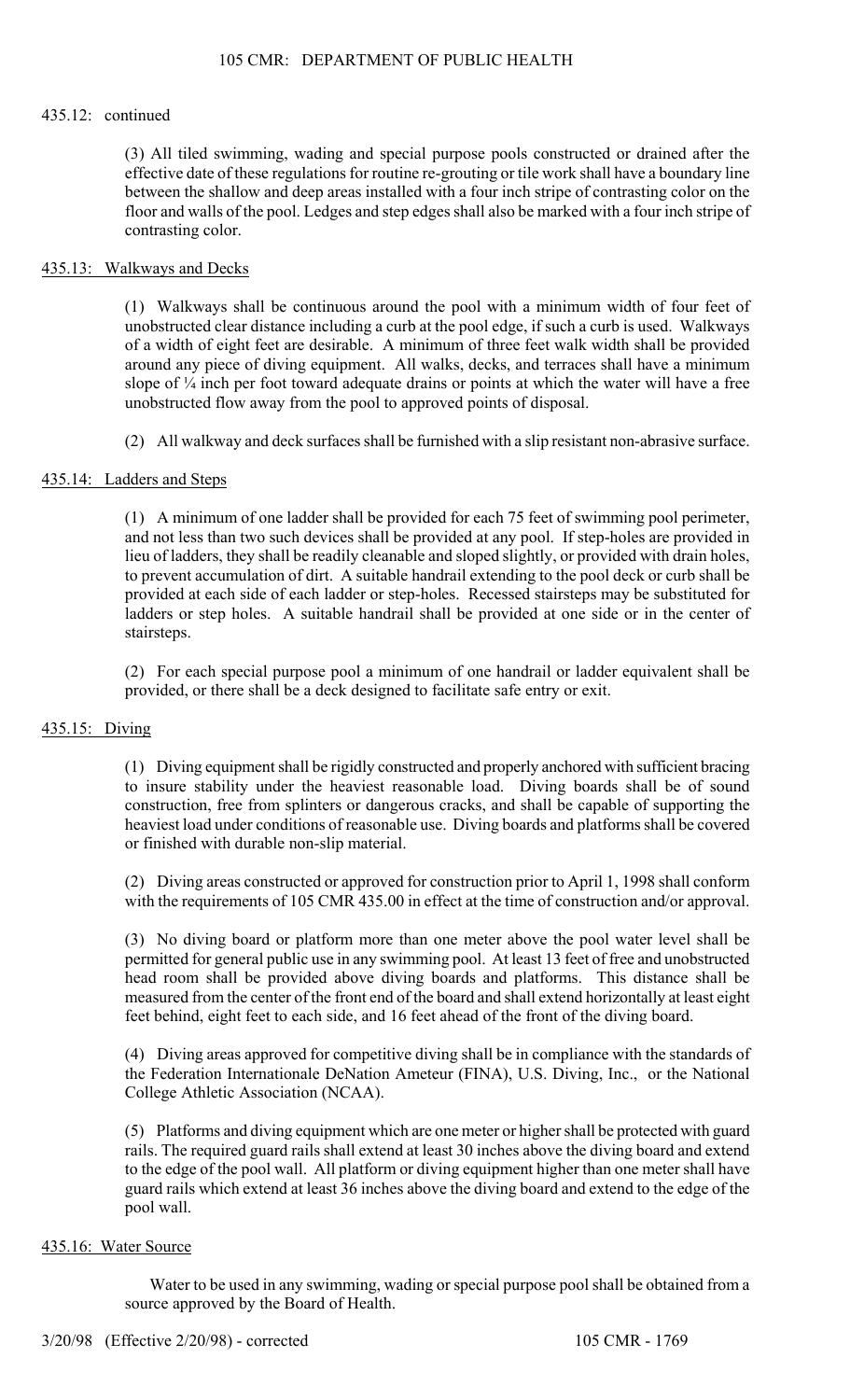#### 435.17: Pool Supervision

(1) All public and semi-public swimming pools when open for use shall be under the management of a supervisor, who shall be responsible for all phases of the pool operation. The pool supervisor may be the property owner, a facility employee or an employee of a contracted pool service. The pool supervisor shall be available to respond to mechanical and maintenance problems, and to detect the potential of such problems before they occur. It is not required that the pool supervisor be on the premises at all times. The pool supervisor shall be:

- (a) at least 21 years of age,
- (b) knowledgeable of 105 CMR 435.00, and
- (c) responsible for all phases of the operation.

(2) Effective January 1, 1999 the pool supervisor of all public and semi-public swimming pools shall have successfully completed a course in the safe and effective operation and maintenance of swimming pools as evidenced by certification as a Pool Operator from the YMCA, the National Swimming Pool Foundation, or from any other organization providing equivalent training, subject to the approval of the Department.

(3) The pool supervisor shall ensure that on-site pool personnel are adequately trained in the safe, sanitary and effective operation of the pool and its equipment. Training may be in the form of verbal and/or written instruction. The training must include at a minimum the following:

- (a) an explanation of the filtration and recirculation system;
- (b) pool water disinfection and control agents;
- (c) pool water chemistry and testing;
- (d) record keeping as required by 105 CMR 435.21(5);
- (e) water quality chemicals;
- (f) proper health and safety precautions when handling pool chemicals and equipment;
- (g) cross connection control; and
- (h) first aid and safety equipment

(4) If required by the Board of Health, there shall be at least one trained person on the premises at all times that the pool is open. This individual may be the pool supervisor, a lifeguard, a pool attendant or any other trained person. The board when determining whether there is a need for the trained person, and the minimum training or certification requirements for this person, shall take into account the size and capacity of the pool(s), the average attendance, the complexity of the disinfection equipment, and the facility's history of compliance with the regulations.

(5) The pool supervisor shall conduct a site visit to the pool at least once a week to ensure the pool is being operated in a safe and sanitary manner. The pool supervisor shall record the findings of his/her site visit in the records required to be maintained by 105 CMR 435.21(5).

#### 435.21: Permit Requirements for Swimming, Wading, and Special Purpose Pools: Pool Records

(1) No person shall operate or maintain any swimming, wading or special purpose pool without obtaining a permit from the Board of Health on a form prescribed by the Commissioner of Public Health. The permit shall state the method of water treatment, the number of trained lifeguards required and the maximum number of people allowed in the water at any time (*see* 105 CMR 435.27). The permit shall be subject to the requirements of 105 CMR 435.00 and to any regulations as may be adopted by the Board of Health, provided, however, that said local board of health regulations shall not be applicable to a state owned or operated swimming, wading or special purpose pool. A Board of Health may issue a permit with any desired restrictions for the use of any swimming, wading or special purpose pool which fails to meet the requirements for design or construction if the pool was in use prior to April 30, 1964 and if such failure does not materially impair the safety or sanitary operation of the pool.

(2) The operator shall post the permit in a conspicuous location near the swimming, wading or special purpose pool.

(3) All permits shall expire no more than 12 months following the date of issue, and may be revoked for cause at any time by the Board of Health (*see* 105 CMR 435.42). The Board of Health may issue a permit for less than one year in those instances where there is only seasonal use of the swimming, wading or special purpose pool.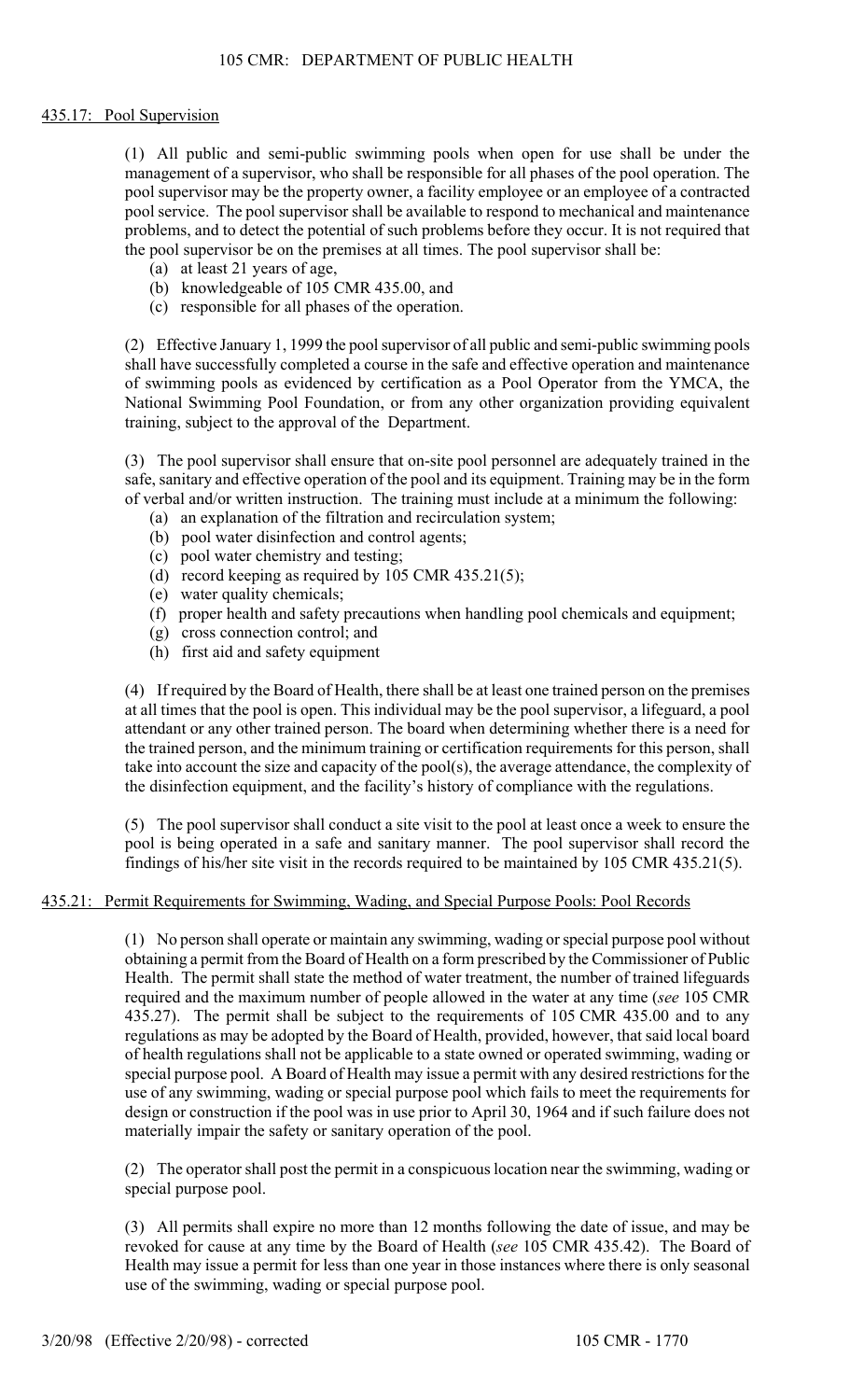#### 435.21: continued

(4) Application for a permit shall be made to the Board of Health at least 15 days before the expiration of a permit, or otherwise at least 15 days before the opening of the swimming, wading or special purpose pool.

(5) The operator shall maintain a current written record of all data pertaining to the operation and condition of the pool and s/he shall keep it available for inspection by the Board of Health at all reasonable times. The record shall include daily attendance, amounts and types of chemicals used daily, results of chemical and bacteriological tests, dates and times of emptying and cleaning the pool and backwashing of filters, the daily number of hours of operation of purification equipment, and any other pertinent information which the Board of Health may require. The records shall be initialed by the person making the required tests.

## 435.22: Health Regulations; Signs

(1) No person having a communicable disease shall be employed or work at a swimming, wading or special purpose pool.

(2) The following regulations shall be enforced by the operator:

- (a) No bather shall enter the pool unless he first takes a cleansing shower.
- (b) No bather shall wear a bathing suit that is unclean.

(c) No person suffering from a fever, cough, cold, inflammation of the eyes, nasal or ear discharges, or any communicable disease shall be allowed the use of the pool.

(d) No person with sores or other evidence of skin disease, or who is wearing a bandage or medical covering of any kind, shall be allowed the use of the pool.

(e) No person shall spit in or in any other way contaminate the pool, or its floors, walkways, aisles, or dressing rooms.

(f) No glass, with the exception of shatterproof light shields, shall be permitted in the pool or on walkways within eight feet of the pool.

(g) No person shall bring or throw into the pool any object that may in any way carry contamination or endanger the safety of bathers.

(3) The operator shall cause a sign to be placed at the entrance of the pool enclosure, or on a wall of the dressing room where one is provided, which reads substantially as follows:

"All persons are required to take a cleansing shower bath before entering the pool." "No person with a communicable disease is allowed to use the pool."

(4) The operator of special purpose pools shall include on the sign required in 105 CMR 435.22(3) the following warnings:

(a) Do not use when alone.

(b) Do not use while under the influence of alcohol, anticoagulants, antihistamines, vasoconstrictors, vasodialators, stimulants, hypnotics, narcotics or tranquilizers.

(c) Elderly persons, pregnant women, and persons suffering from heart disease, diabetes, high or low blood pressure should not use this pool until they consult with their physician.

(d) Do not use the pool when the water temperature is greater than 104°F.

(e) Observe a reasonable time limit (*e.g.*, ten minutes), then shower, cool down, and, if you wish, return for another brief stay. Long exposure may result in nausea, dizziness or fainting.

(f) The use of oils and body lotion by bathers is prohibited.

(5) The operator of special purpose pools shall provide a permanently mounted clock, with a large dial, located as to be easily readable by bathers at the pool.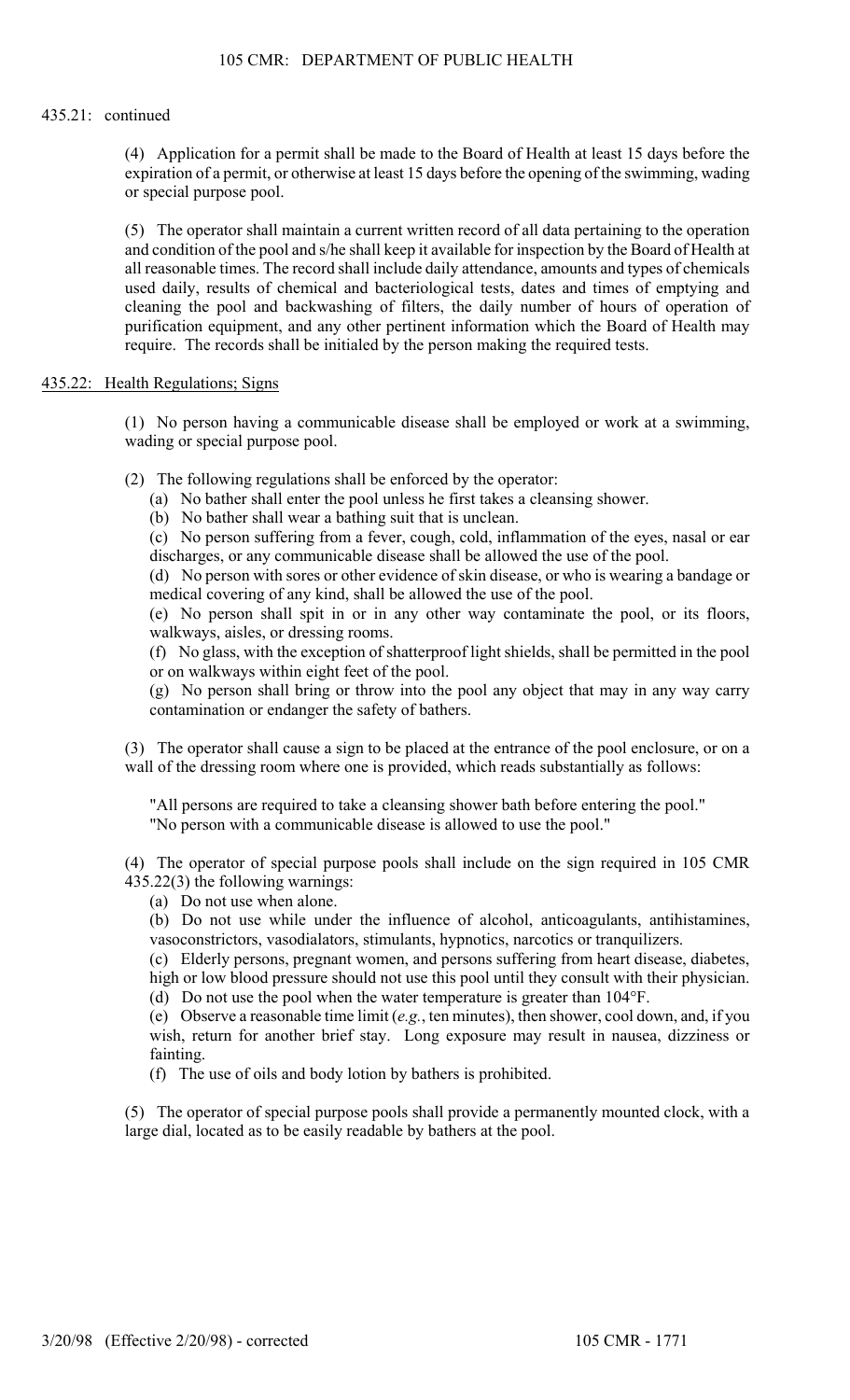#### 435.23: Lifeguards

(1) The operator shall provide one or more lifeguards 16 years of age or older if the Board of Health determines that they are necessary for the safe use of the swimming or wading pool. The Board, when determining whether there is a need for one or more lifeguards and the number of on-duty lifeguards to be present at the pool at any one time, shall take into account the size, shape and capacity of the swimming or wading pool. As a guideline, it is suggested that one lifeguard be provided for each 25 bathers. All lifeguards shall hold the following certifications:

(a) a current Red Cross Lifeguard Training Certificate, or Royal Bronze Medallion, or Boy Scouts of America Lifeguard Certificate or National Y.M.C.A. Lifeguard Certificate or an equivalent certification, provided however, that no such alternative certification shall be deemed equivalent unless it shall contain all of the minimum requirements mandated or required by one or more of the foregoing certification programs; and

(b) a current American Red Cross CPR Certificate for the Professional Rescuer or American Heart Association CPR Certificate for the Health Care Provider, or National Safety Council CPR Training; and

(c) a Red Cross Standard First Aid Certificate, or a Red Cross Community First Aid and Safety Certificate (which certification may be evidenced by a notation on the back of any Red Cross Lifeguard Training Certificate), or National Safety Council First Aid Training, Level 2, or an equivalent certification, provided however, that no such alternative certification shall be deemed equivalent unless it shall contain all of the minimum requirements of one of the foregoing certification programs.

(2) If no lifeguards are required by the Board of Health, a warning sign shall be posted in a conspicuous location and shall state "WARNING-NO LIFEGUARD ON DUTY" in easy to read, legible letters which are at least four inches. (ten cm) high. In addition, there shall be signs which are readily visible stating "CHILDREN UNDER AGE 16 SHOULD NOT USE SWIMMING POOL WITHOUT AN ADULT IN ATTENDANCE" and "ADULTS SHOULD NOT SWIM ALONE."

(3) The number of trained lifeguards determined necessary by the Board of Health in accordance with 105 CMR 435.23(1) shall be in constant attendance during bathing hours and no bather shall be admitted to the swimming pool unless this number of lifeguards is present.

(4) All lifeguards while on duty shall wear a red or bright orange bathing suit. Any shirt or jacket worn as an outer garment by a lifeguard shall also be red or bright orange and have the word GUARD printed in 4" lettering on the back. An orange hat or sun helmet shall be worn by all lifeguards out-of-doors while on duty. A sunblock or other skin protection should be made available to all lifeguards.

(5) The operator shall provide whistles and bull horns or other appropriate voice amplification devices to all lifeguards on duty.

(6) All lifeguards shall direct their attention to all persons in their assigned areas while on duty. For swimming pools with a bather load capacity of greater than 75, it is recommended that lifeguards be isolated from pool crowds by occupying elevated seats on stands high enough to give them complete and unobstructed views of persons in their assigned areas.

#### 435.24: Safety Equipment

For each 2000 square feet of water surface area or fraction thereof, the operator shall provide, in readily accessible locations, at least one Ring Buoy, U.S. Coast Guard approved, with a  $\frac{1}{4}$  inch polyethelene rope attached, no less in length than  $1\frac{1}{2}$  times the width of the pool. At those swimming pools that are staffed by lifeguards, there shall also be one Rescue Tube located at each lifeguard station. A backboard with straps shall also be readily available at each swimming pool which is attended by a lifeguard. In addition, all outdoor, inground swimming pools shall be equipped with a rescue hook.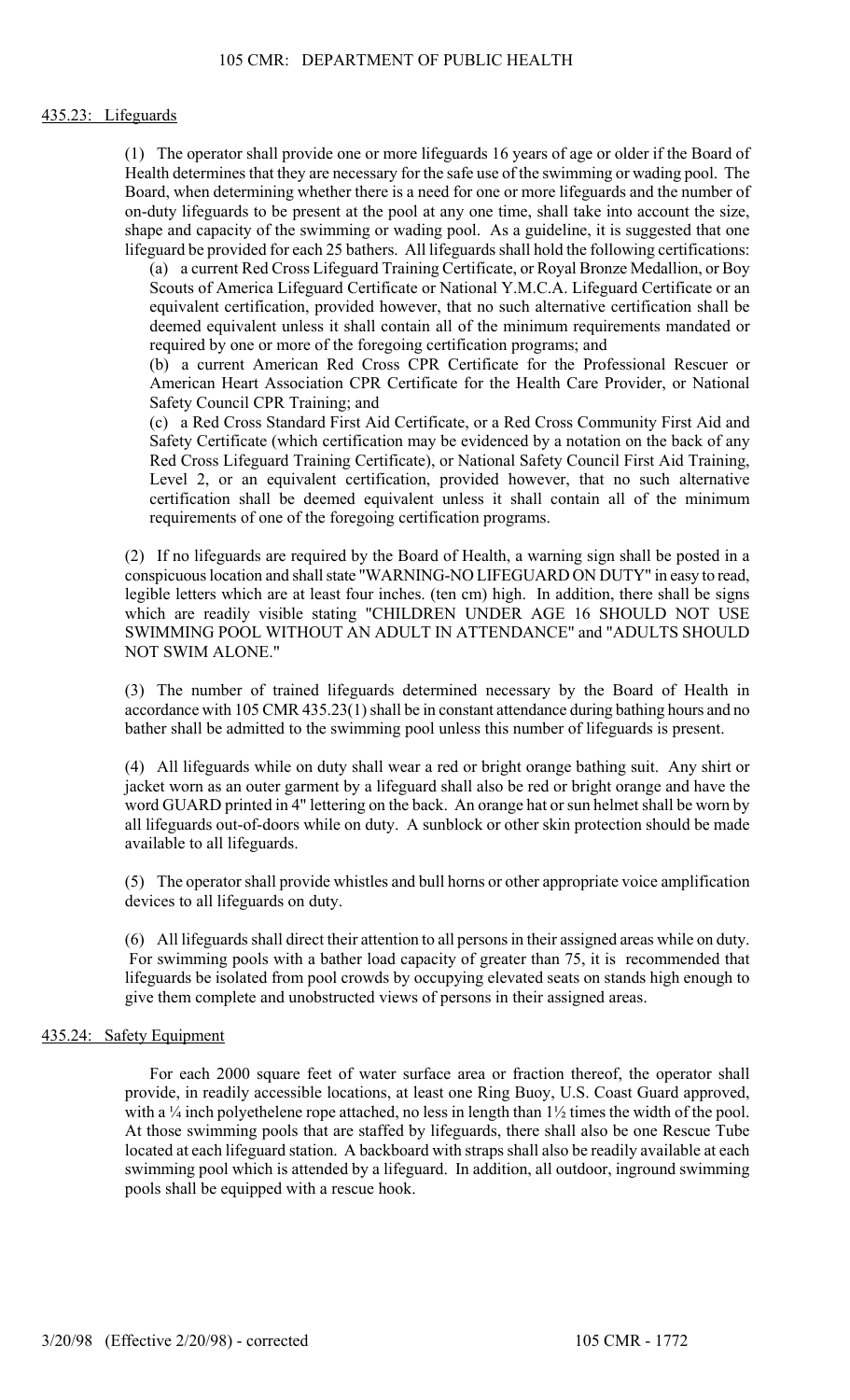## 105 CMR: DEPARTMENT OF PUBLIC HEALTH

### 435.25: First Aid Equipment and Emergency Communication

(1) The operator shall provide a first-aid kit consisting of the following items and such other additional items or quantities of items as may deemed necessary by the Board of Health: 35 1" bandaids; ten 3" x 3"sterile gauze pads; two 5" x 5" surgipads; one 8" x 10" surgipad; two 2" soft roller bandages; two 3" soft roller bandages; one ½" roll of hypoallergenic tape; one triangular bandage; one scissors; one tweezers; one rescue blanket; 12 antiseptic wipes; two disposable instant ice packs; one sterile isotonic buffered eye wash; two pairs of one-size-fits-all latex gloves; and one micro-shield or pocket mask with a one way valve.

(2) An emergency communication system which at a minimum would allow convenient, immediate and toll-free communication with emergency medical services, local police, state police and the local fire department, must be in working order and available at each pool. The telephone numbers of the emergency medical services, local police, state police and fire department, as well any instructions necessary to operate the communication system, shall be posted in a conspicuous place near the communication device or station. The location of the emergency communication device must be in an area that is unlocked and available to both the staff and the public at all times.

## 435.26: Waste Water and Backwash Water Disposal

(1) No waste water resulting from draining of a swimming, wading or special purpose pool or backwash water may be discharged on the watershed of a public surface water supply without prior approval of the Department of Environmental Protection. Any waste water resulting from draining a swimming, wading or special purpose pool shall be dechlorinated prior to its discharging.

(2) No waste water resulting from draining a swimming, wading or special purpose pool or backwash water may be discharged into a storm drain without approval of the agency having control over such facilities.

(3) Waste water resulting from draining a swimming, wading or special purpose pool or backwash water may be discharged to a subsurface disposal system if it is specifically designed for that purpose and approved by the appropriate agency.

(4) Diatomaceous earth filter backwash water must be discharged through a separation tank.

## 435.27: Bather Load Capacity

(1) For the purpose of computing bather load capacity, those portions of the swimming pool five feet or less in depth shall be designated as "non-swimmer" areas. Portions of the pool over five feet in depth shall be designated as the "swimming" area.

(2) In order to compute swimmer and bather capacity, swimming and wading pool areas shall be determined as follows:

(a) 15 square feet of pool water surface area shall be provided in the non-swimmer area for each non-swimmer expected at time of maximum load.

(b) 20 square feet shall be provided in the swimming area for each swimmer expected at time of maximum load.

(c) 300 square feet of pool water surface area shall be reserved around each diving board or diving platform and this area shall not be included in computing the area of the swimming area.

(d) 100 square feet of pool water surface area shall be reserved around each slide and this area shall not be included in computing the area of the swimming area.

(e) The bather load capacity shall be stated on the permit. (*see* 105 CMR 435.21(1)).

(3) The Board of Health may make additional allowance for bathers in cases of swimming pools with extensive deck areas used by patrons for lounging or sunbathing. These allowances shall be based on studies of actual swimming pool use in areas within the jurisdiction of the Board of Health.

(4) Ten square feet of water surface area per bather shall be used in computing the bather load capacity for special purpose pools.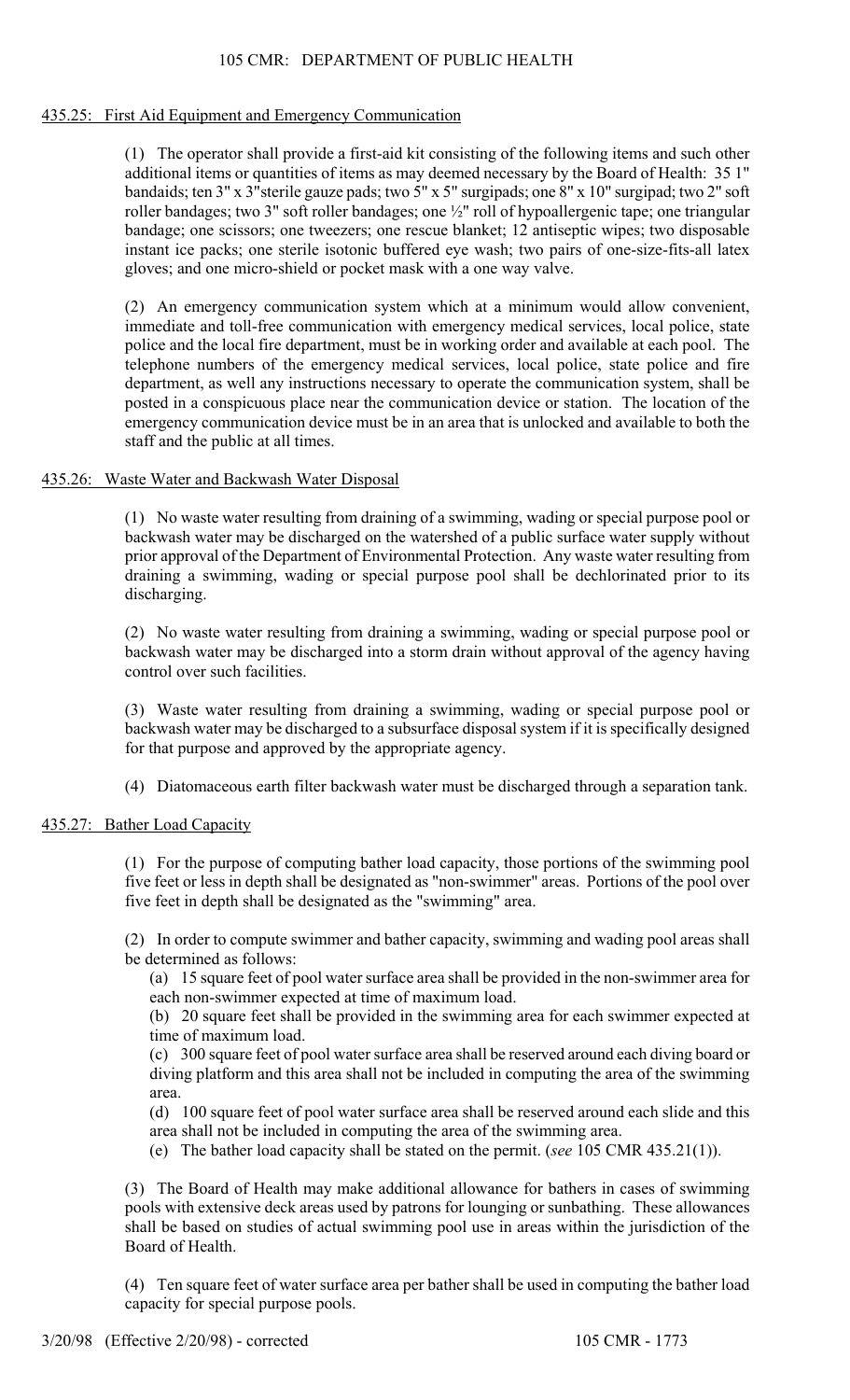## 105 CMR: DEPARTMENT OF PUBLIC HEALTH

#### 435.28: Bacterial Quality

The Board of Health may cause samples of swimming, wading, or special purpose pool water for bacteriological analysis to be taken from the pool whenever it considers it necessary. All samples shall be collected, dechlorinated and examined in accordance with the procedure outlined in the latest edition of the Standard Methods for the Examination of Water and Waste Water (APHA). The bacteriological quality of the water from the pool shall meet the following standards: No sample shall:

(1) contain more than 200 bacteria per milliliter, as determined by the standard  $(35^{\circ}C)$  agar plate count, or show a positive test (confirmed test) for coliform organisms in any of the five 10-milliliter portions of a sample or more than 1.0 coliform organism per 50 milliliters when the membrane filter test is used; and

(2) show a positive test (confirmed test) for pseudomonas aeruginosa organisms in any of the five 10 milliliter portions of a sample or more than 1.0 pseudomonas aeruginosa organisms per 100 milliliters when the membrane filter test is used.

## 435.29: Chemical Standards

Type of

(1) Swimming, wading and special purpose pool water shall be treated in accordance with the following tables:

| $1$ y p $U1$<br>Disinfection | pH          | Alkalinity<br>(ppm)(mg/l) | Residual Chlorine<br>(ppm)(mg/l)         |  |  |  |  |
|------------------------------|-------------|---------------------------|------------------------------------------|--|--|--|--|
| Chlorine                     | $7.2 - 7.8$ | 50-150                    | $1.0 - 3.0$ Free<br>$0.0 - 0.2$ Combined |  |  |  |  |
| <b>Bromine</b>               | $7.2 - 7.8$ | 50-150                    | $2.0 - 6.0$                              |  |  |  |  |

Other equally effective disinfectants registered with the United States Environmental Protection Agency as an approved disinfectant, may be used as a substitute for chlorine or bromine, subject to the approval of the local Board of Health.

(2) Tests for residual disinfectant shall be made four times daily, once during the peak load by the pool operator, or more often if required by the Board of Health.

(3) Hydrogen-Ion Concentration (pH): Tests for hydrogen-ion concentration (pH) shall be made simultaneously with the residual disinfectant test by the pool operator of each swimming pool, and whenever else the Board of Health considers it necessary.

(4) Alkalinity and calcium hardness: Tests for alkalinity and calcium hardness shall be made weekly by the pool operator of each pool and whenever else the Board of Health considers it necessary.

(5) If cyanuric acid is used to stabilize the free available residual chlorine, or if one of the chlorinated isocyanurate compounds is used as the disinfecting chemical, the concentration of cyanuric acid in the water should be at least 30 mg/l, but shall not exceed 100 mg/l.

(6) When electronic monitoring devices are used in conjunction with chlorine or bromine disinfection at a swimming, wading or special purpose pool, the operator shall check the disinfectant, pH and alkalinity levels manually at least once every 24 hours.

#### 435.30: Water Testing Equipment

(1) The operator shall provide and use a DPD test kit for measuring the concentration of chlorine or bromine and an appropriate test kit for measuring pH, alkalinity, and cyanuric acid levels at each swimming, wading and special purpose pool. The test kit shall be maintained in good repair together with an adequate supply of reagents that are no more than one year old. The requirements of 105 CMR 435.29 will not be superseded by the use of automatic equipment.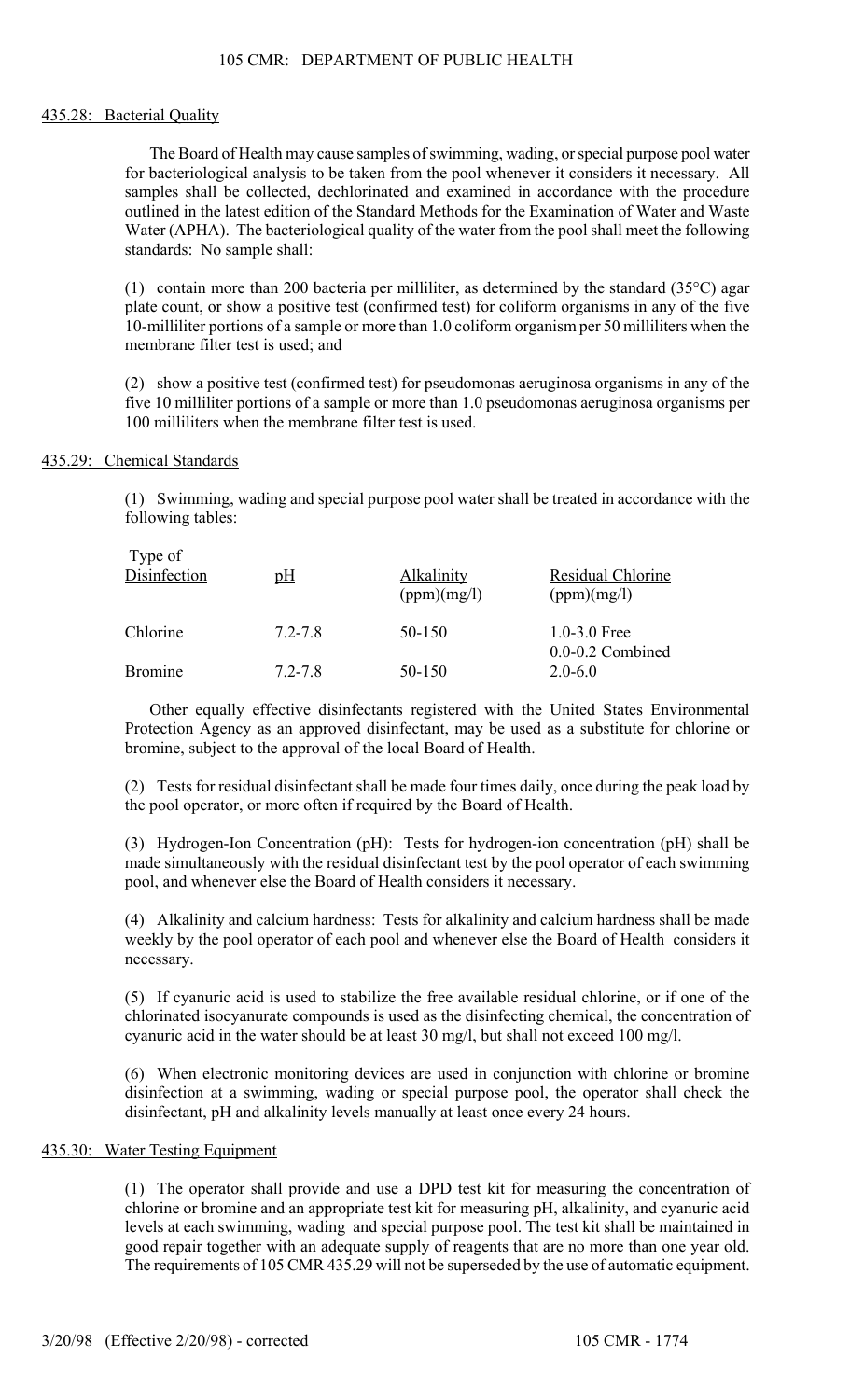#### 435.30: continued

(2) An accurate unbreakable thermometer  $(\pm 1^{\circ}F)$  shall be provided at each special purpose pool to determine water temperature.

## 435.31: Water Clarity

At all times any swimming, wading or special purpose pool is in use, the water shall be sufficiently clear to permit a black discsix inches in diameter on a white field, when placed on the bottom of the pool at the deepest point, to be clearly visible from the sidewalks of the pool at all distances up to ten yards measured from a line drawn across the pool through said disc.

#### 435.32: Water Quality Maintenance

(1) Clarity and cleanliness of the water in a swimming, wading or special purpose pool shall be maintained by a continuous recirculation of the water through an appropriate filtration system approved by the Board of Health. The following minimum turnover rates shall be maintained:

- (a) swimming pools-once every eight hours,
- (b) wading pools-once every four hours,
- (c) special purpose pools-once every ½ hour.

(2) The operator of a special purpose pool shall cause the pool to be drained, cleaned, and refilled a minimum of once every 14 days.

## 435.33: Maximum Operating Temperatures For Special Purpose Pools

(1) At no time shall the water temperature in special purpose pools exceed 104°F.

(2) A thermostatic control for water temperature which ensures compliance with 105 CMR 435.33(1) shall be provided at each special purpose pool. The thermostatic control shall only be accessible to the pool operator.

(3) Water temperature shall be determined when the pH and residual disinfectant are tested.

## 435.34: Closure of Pool

(1) The operator shall be familiar with the provisions of 105 CMR 435.000 and every other applicable law and regulation pertaining to swimming, wading and special purpose pools including testing equipment and safe handling of chemicals.

(2) If at any time the swimming, wading or special purpose pool water does not conform with the requirements set forth in 105 CMR 435.28 through 435.31, the operator shall immediately close the pool until the pool water conforms with those standards.

## 435.35: Water Slide Flumes

(1) Standards of water quality for water slide flumes shall conform with the requirements set forth in 105 CMR 435.28 through 435.30.

(2) Clarity and cleanliness of the water shall be maintained by a continuous recirculation of the water through an appropriate filtration system approved by the Board of Health. A turnover rate of at least once per hour shall be maintained.

(3) The operator of any water slide flume shall be familiar with the provisions of 105 CMR 435.000 and every other applicable law and regulation pertaining to water slide flumes.

(4) If at any time the water does not conform with the requirements set forth in 105 CMR 435.35(1), the operator shall immediately close the water slide flume until the water conforms with those standards.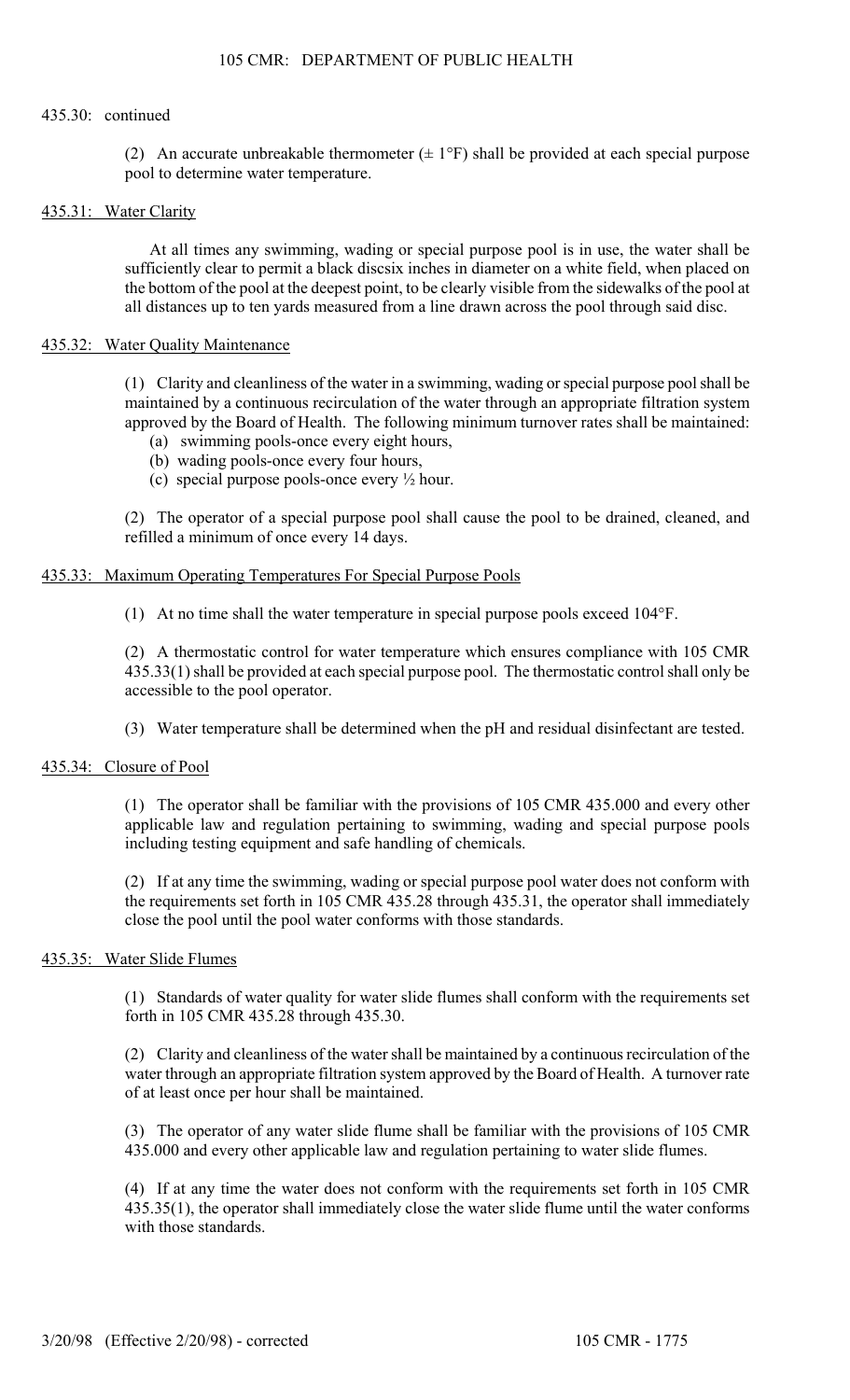#### 435.35: continued

(5) A flume shall be perpendicular to the splash down pool wall for a distance of at least ten feet from the exit end of the flume. The last ten feet of the flume shall have a slope which is not steeper than 1 in 10.

(6) The distance between the side of a flume terminus and a splash down pool side wall shall be at least five feet unless the flume terminus is designed to move sliders away from the wall and the distance to an adjacent flume is at least eight feet. The distance between sides of adjacent flume terminuses shall be at least five feet. The distance between a flume terminus and the opposite side of the splash down pool shall be at least 25 feet and steps shall not infringe upon this area.

(7) A flume shall terminate between a depth of six inches below the splash down pool operating water level and two inches above the water surface.

(8) The construction dimensions and the mechanical attachment of the flume components shall be such that the surface of the flume is smooth and continuous for its entire length.

(9) Each flume shall have a distinctive line or marking to indicate the starting zone in which only one rider at a time is permitted. This line shall be in accordance with the manufacturer's specifications or 30 feet, whichever is the longer distance. A sign shall be posted at the top of the slide warning all sliders not to proceed down the slide until the slider in front has passed this line.

#### 435.36: Splash Down Pools

(1) The splash down pool operating water depth at the end of the flume shall be between  $2\frac{1}{2}$ and 3 ½ feet. This depth shall be maintained in front of the flume for a distance of at least ten feet, from which the splash down pool floor may have a constant slope upward to a minimum water depth of two feet. This slope shall not be steeper than 1 vertical in 12 horizontal. The bottom shall slope to the main drain at least two inches in ten feet.

(2) A surge storage area shall be provided, which will contain the water used for pumping onto the slide during periods when the slide is not in use, except where the splash down pool is a swimming pool where the water elevation will not be lowered by more than one inch when the flume pumps are in operation.

(3) Where a swimming pool is used as a splash down pool the area where the slide exits shall be roped off from the area of the pool used for swimming and bathing. Distances to any roping shall comply with the clearances specified in 105 CMR 435.35(6).

#### 435.37: New and Innovative Equipment and Procedures

The use of any new and innovative equipment or disinfection methods other than those described herein is prohibited unless approved in writing by the Department.

The Department may approve innovative equipment and operating procedures if it can be demonstrated by the applicant that their use will achieve the intent of 105 CMR 435.000 to provide a reasonable safe environment and that any hazard to public health is not greater than that of other approved euipment and procedures.

## 435.38: General Sanitation

All swimming, wading and special purpose pools and all bathhouses, grounds and appurtenances shall be maintained in good repair and in a safe and sanitary manner.

#### 435.41: General Administration

The provisions of 105 CMR 400.000 shall govern the administration and enforcement of 105 CMR 435.00 except as supplemented by 105 CMR 435.42 through 435.47.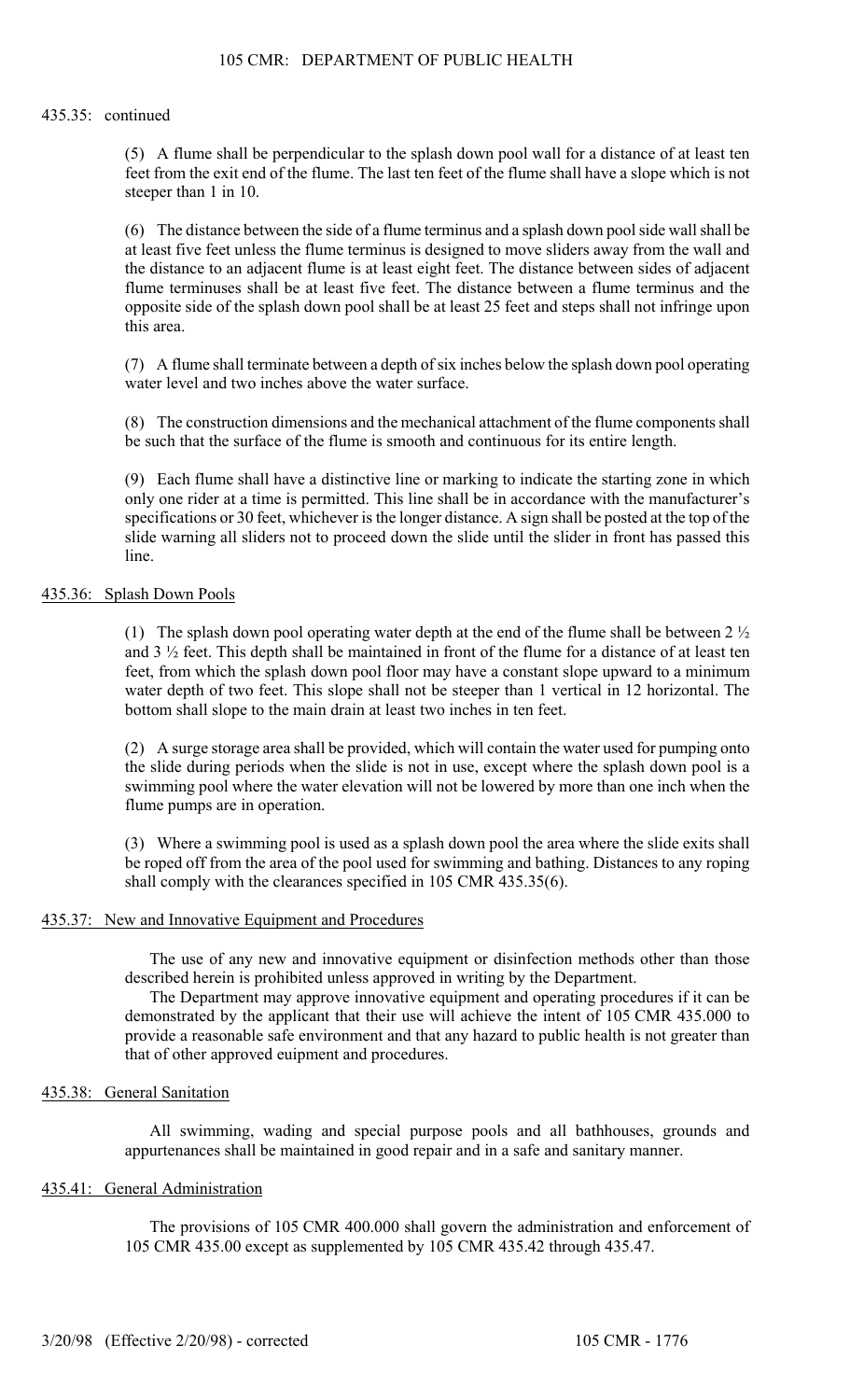#### 435.42: Orders: Service and Content

(1) If an examination as provided for in 105 CMR 400.100 reveals that a swimming, wading or special purpose pool does not comply with the provisions of 105 CMR 435.000, the Board of Health may order the owner to comply with the violated provision.

(2) If an examination reveals the existence of a health or safety hazard at any swimming, wading or special purpose pool, the Board of Health, may, as it considers necessary, issue an order which revokes or suspends a permit. Such an order shall be complied with in accordance with its directions and no person shall be permitted to enter the water of the swimming, wading or special purpose pool, unless and until the permit has been reissued or the order has been revoked in writing by the Board of Health.

(3) Every order authorized by 105 CMR 435.000 shall be in writing. All orders shall be served on the owner or his agent;

(a) personally, by any person authorized to serve civil process, or

(b) by leaving a copy of the order at his last and usual place of abode, or

(c) by sending him a copy of the order by registered or certified mail, return receipt requested, if he is within the Commonwealth, or

(d) if his last and usual place of abode is unknown or outside the Commonwealth, by posting a copy of the order in a conspicuous place on or about the swimming, wading or special purpose pool or portion thereof affected.

(4) Subject to the emergency provision of 105 CMR 400.200(B) and to the provisions of 105 CMR 435.42(2), any order issued under the provisions of 105 CMR 435.000 shall:

(a) inlcude a statement of the violation or defect, and may suggest action which if taken will effect compliance with 105 CMR 435.000, and

(b) inform the person to whom it is directed of his right to a hearing and of his responsibility to request the hearing, and to whom the request shall be made.

## 435.43: Hearing

(1) The person or persons to whom any order has been served pursuant to 105 CMR 435.000 may request a hearing before the Board of Health by filing with the Board of Health within seven days after the day the order was served, a written petition requesting a hearing on the matter. Upon receipt of such petition the Board of Health shall set a time and a place for such a hearing and shall inform the petitioner thereof in writing. The hearing shall be commenced not later than ten days after the day on which the petition was filed; provided, that on application of the petitioner the Board of Health may postpone the date of the hearing for a reasonable time beyond such ten-day period if in the judgment of the Board of Health the petitioner has submitted a good and sufficient reason for such postponement.

(2) At the hearing the petitioner shall be given an opportunity to be heard and to show why the order should be modified or withdrawn.

(3) After the hearing the Board of Health shall sustain, modify or withdraw the order and shall inform the petitioner in writing of its decision. If the Board of Health sustains or modifies the order, it shall be carried out within the time period allotted in the original order or in the modification.

(4) Every notice, order, or other record prepared by the Board of Health in connection with the hearing shall be entered as a matter of public record in the office of the Board of Health.

(5) If a written petition for a hearing is not filed in the office of the Board of Health within seven days after an order has been issued, or if after a hearing, the order has been sustained in any part, each day's failure to comply with the order as issued or modified shall constitute an additional offense. (*see* 105 CMR 435.45).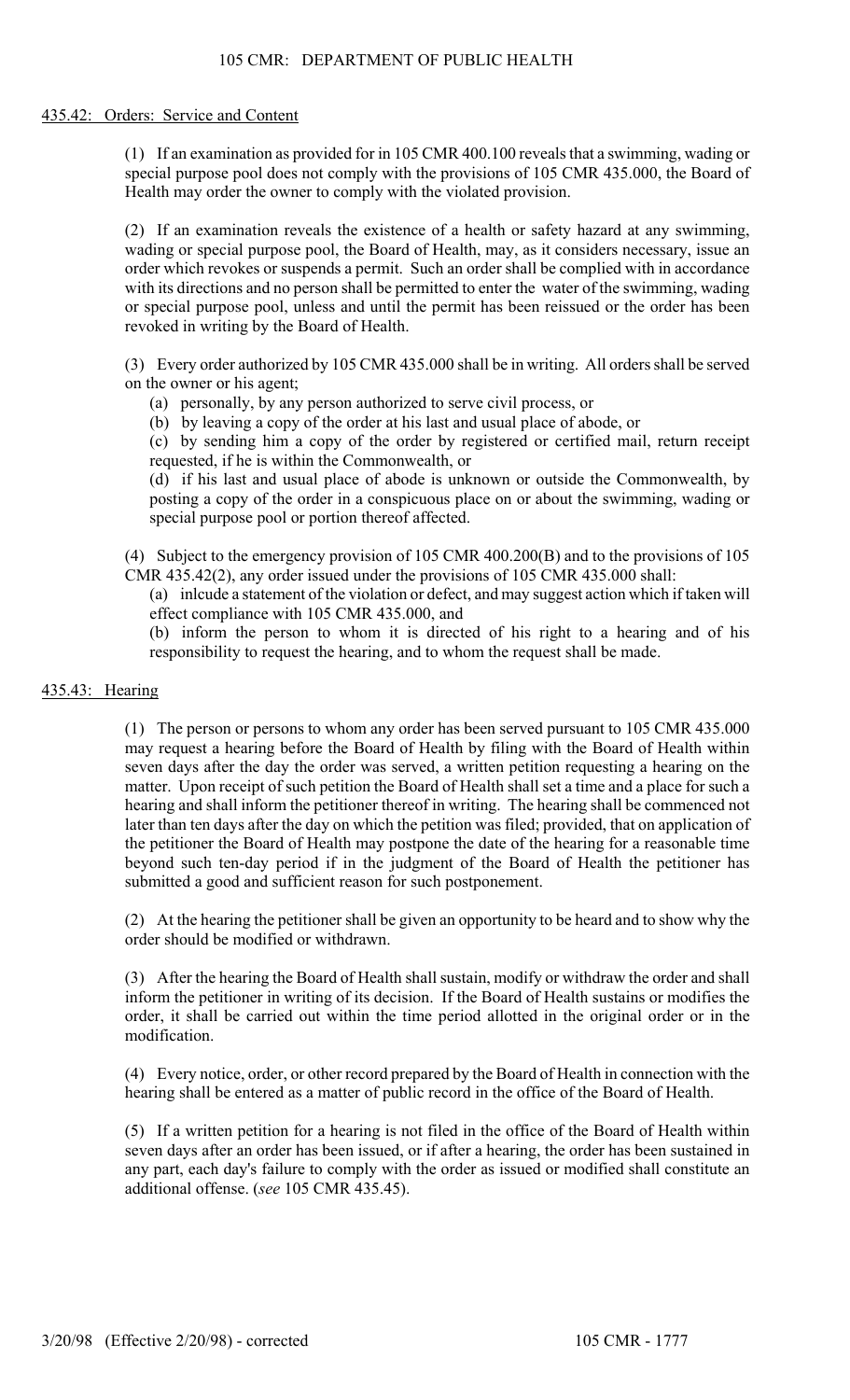#### 435.44: Appeal

Any person aggrieved by the final decision of the Board of Health with respect to the denial of plan approval; variance request; the denial, revocation of, or failure to renew a license; or with respect to any order issued under the provisions of 105 CMR 435.000 may seek relief from any court of competent jurisdiction, as provided by the laws of the Commonwealth.

#### 435.45: Penalties

(1) Any person who operates or maintains a swimming, wading or special purpose pool without the unexpired and unrevoked written permission of the Board of Health shall upon conviction be fined not less than \$250 nor more than \$500. Each day's violation will constitute a separate offense.

(2) Any person who shall violate any provision of 105 CMR 435.000 for which penalty is not otherwise provided in any of the General Laws or in any other provisions of 105 CMR 435.000 or 105 CMR 400.000 shall upon conviction be fined not less than \$50 nor more than \$500. Each day's violation will constitute a separate offense.

(3) Any person who shall fail to comply with any order issued pursuant to the provisions of 105 CMR 435.000 shall upon conviction be fined not less than \$50 or more than \$500. Each day's failure to comply with an order shall constitute a separate violation.

#### 435.46: Variance

Variances may be granted only as follows: The Board of Health may vary the application of any provisions of 105 CMR 435.00 with respect to any particular case when, in its opinion

(a) the enforcement thereof would do manifest injustice; and

(b) the applicant has proved that the same degree of protection required under 105 CMR 435.00 can be achieved without strict application of the particular provision.

Every request for a variance shall be made in writing and shall state the specific variance sought and the reasons therefore. Any variance granted by the Board of Health shall be in writing. Any denial of a variance shall also be in writing and shall contain a brief statement of the reasons for the denial. A copy of each variance shall be conspicuously posted for 30 days following its issuance; and shall be available to the public at all reasonable hours in the office of the city or town clerk or the office of the Board of Health while it is in effect. Notice of the grant of each variance shall be filed with the Department of Public Health, which shall approve, disapprove, or modify the variance within 30 days from receipt thereof. If the Department fails to comment within 30 days, its approval will be presumed. No work shall be done under any variance until the Department approves it or 30 days elapse without its comment, unless the Board of Health or the Department certifies in writing that an emergency exits.

## 435.47: Variance, Grant of Special Permission: Expiration Modification, Suspension of

Any variance or other modification authorized to be made by 105 CMR 435.000 may be subject to such qualification, revocation, suspension, expiration as the Board of Health expresses in its grant. A variance or other modification authorized to be made by 105 CMR 435.000 may otherwise be revoked, modified, or suspended, in whole or in part, only after the holder thereof has been notified in writing and has been given an opportunity to be heard, in conformity with the requirements for an order and hearing of 105 CMR 435.42 and 435.43.

## REGULATORY AUTHORITY

105 CMR 435.000: M.G.L. c. 111, § 127A.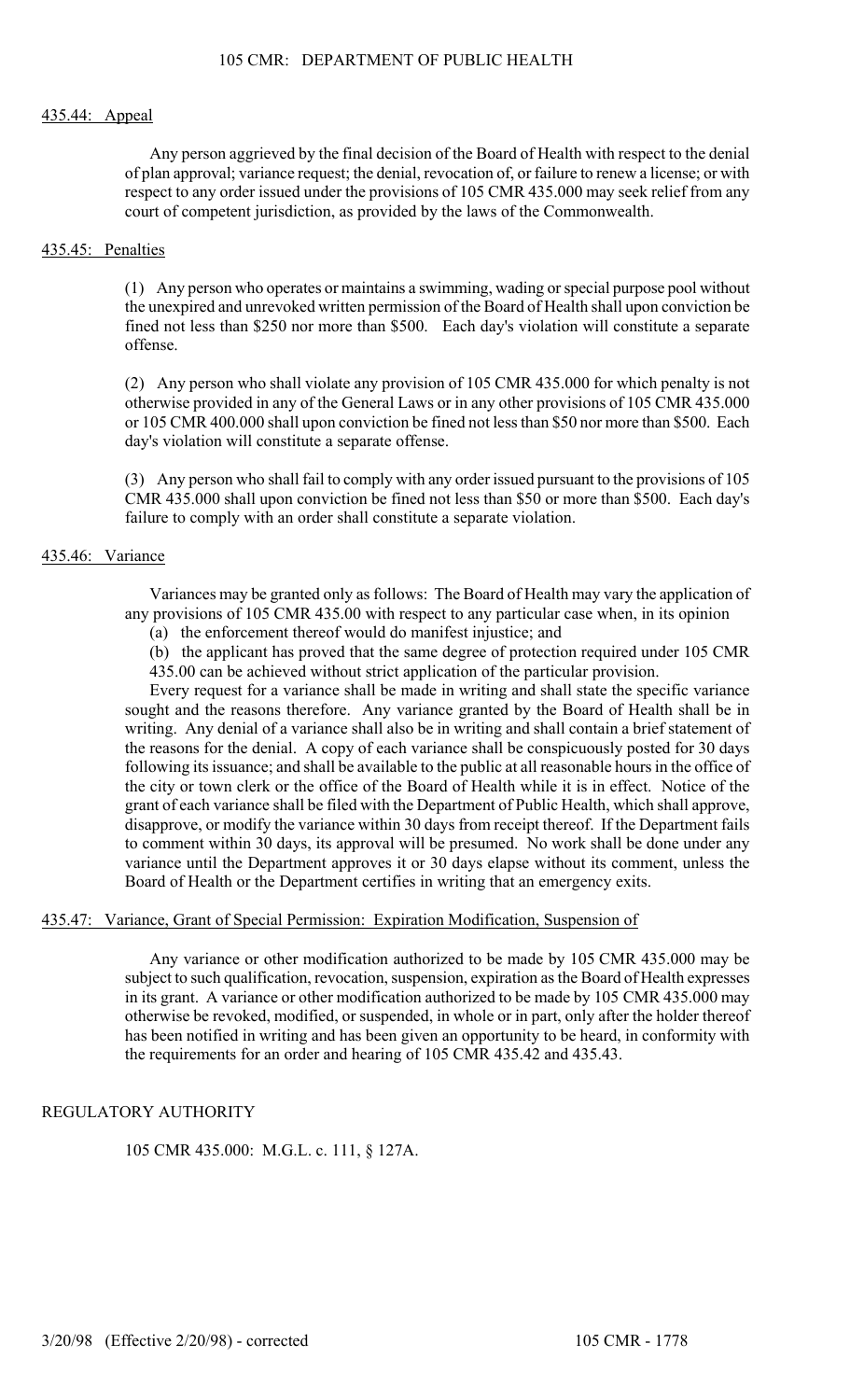|                                         |                       |                                     | <b>TESTER</b>  |  |  |  |  |  |  |  |  |  |  |  |  |  |  |  |  |  |  |  |  |  |  |  |  |  |  |
|-----------------------------------------|-----------------------|-------------------------------------|----------------|--|--|--|--|--|--|--|--|--|--|--|--|--|--|--|--|--|--|--|--|--|--|--|--|--|--|
|                                         |                       | <b>CHEMICALS</b>                    | USED           |  |  |  |  |  |  |  |  |  |  |  |  |  |  |  |  |  |  |  |  |  |  |  |  |  |  |
|                                         |                       | BATHER                              | <b>GYOT</b>    |  |  |  |  |  |  |  |  |  |  |  |  |  |  |  |  |  |  |  |  |  |  |  |  |  |  |
|                                         |                       |                                     | <b>TEMP</b>    |  |  |  |  |  |  |  |  |  |  |  |  |  |  |  |  |  |  |  |  |  |  |  |  |  |  |
| <b>RECORDS</b>                          |                       |                                     | <b>WEATHER</b> |  |  |  |  |  |  |  |  |  |  |  |  |  |  |  |  |  |  |  |  |  |  |  |  |  |  |
|                                         | AUTOMATIC CHLORINATOR | <b>SETTING</b>                      |                |  |  |  |  |  |  |  |  |  |  |  |  |  |  |  |  |  |  |  |  |  |  |  |  |  |  |
|                                         |                       | <b>FUNCTIONING</b>                  | ş              |  |  |  |  |  |  |  |  |  |  |  |  |  |  |  |  |  |  |  |  |  |  |  |  |  |  |
|                                         |                       |                                     | YES            |  |  |  |  |  |  |  |  |  |  |  |  |  |  |  |  |  |  |  |  |  |  |  |  |  |  |
| <b>SWIMMING POOL TESTING</b>            |                       | TOTAL<br>ALKALINITY<br>(50-150 ppm) |                |  |  |  |  |  |  |  |  |  |  |  |  |  |  |  |  |  |  |  |  |  |  |  |  |  |  |
|                                         |                       | CLARITY                             |                |  |  |  |  |  |  |  |  |  |  |  |  |  |  |  |  |  |  |  |  |  |  |  |  |  |  |
| $\blacktriangleleft$<br><b>APPENDIX</b> |                       | $\frac{PH}{(7.2-7.8)}$              | $\bar{z}$      |  |  |  |  |  |  |  |  |  |  |  |  |  |  |  |  |  |  |  |  |  |  |  |  |  |  |
|                                         |                       | COMBINED<br>CHLORINE                |                |  |  |  |  |  |  |  |  |  |  |  |  |  |  |  |  |  |  |  |  |  |  |  |  |  |  |
|                                         | FREE CHLORINE         | RESIDUAL (I.O-3.O)                  |                |  |  |  |  |  |  |  |  |  |  |  |  |  |  |  |  |  |  |  |  |  |  |  |  |  |  |
|                                         |                       | TIME                                |                |  |  |  |  |  |  |  |  |  |  |  |  |  |  |  |  |  |  |  |  |  |  |  |  |  |  |
|                                         |                       | DATE                                |                |  |  |  |  |  |  |  |  |  |  |  |  |  |  |  |  |  |  |  |  |  |  |  |  |  |  |

105 CMR: DEPARTMENT OF PUBLIC HEALTH